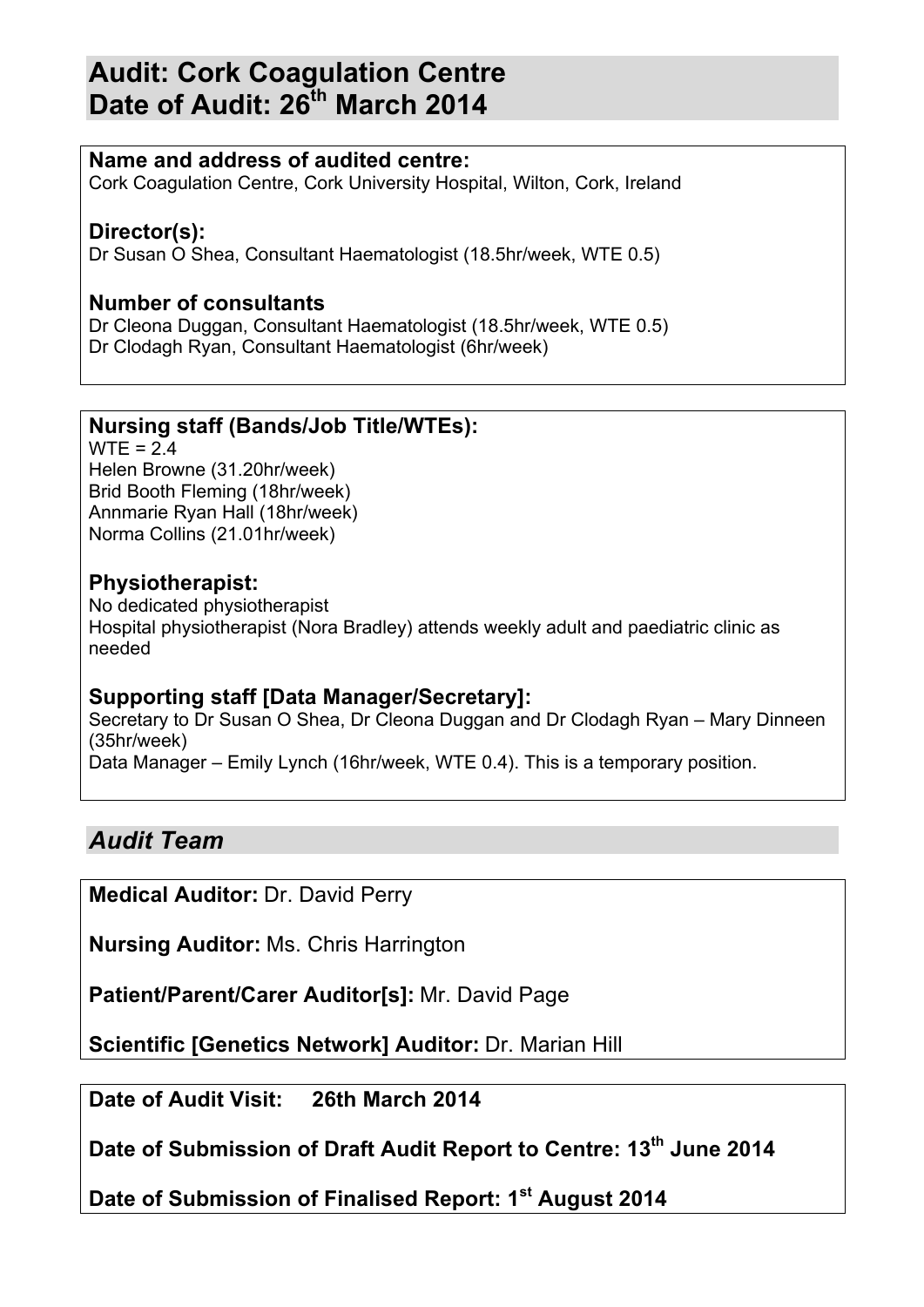## **Audit Standards**

**A series of standards are provided and against which the Centre should be audited. Free text boxes are available at the end of each section for comments.**

**The audit document is divided into 5 sections:**

- **1. Medical/Nursing/Patient-Parent**
- **2. Medical/Nursing Section**
- **3. Patient-Parent Section**
- **4. Genetics Section**
- **5. Summary**

**The sections should be combined at the end of the audit to generate the final audit document**

| Satisfactory:   | Meets minimal acceptable standards       |
|-----------------|------------------------------------------|
| Unsatisfactory: | Falls below minimal acceptable standards |

**Areas which the auditors consider to be outstanding, can be highlighted in the free text boxes. Areas of Best Practice can be summarised at the end of the audit document.**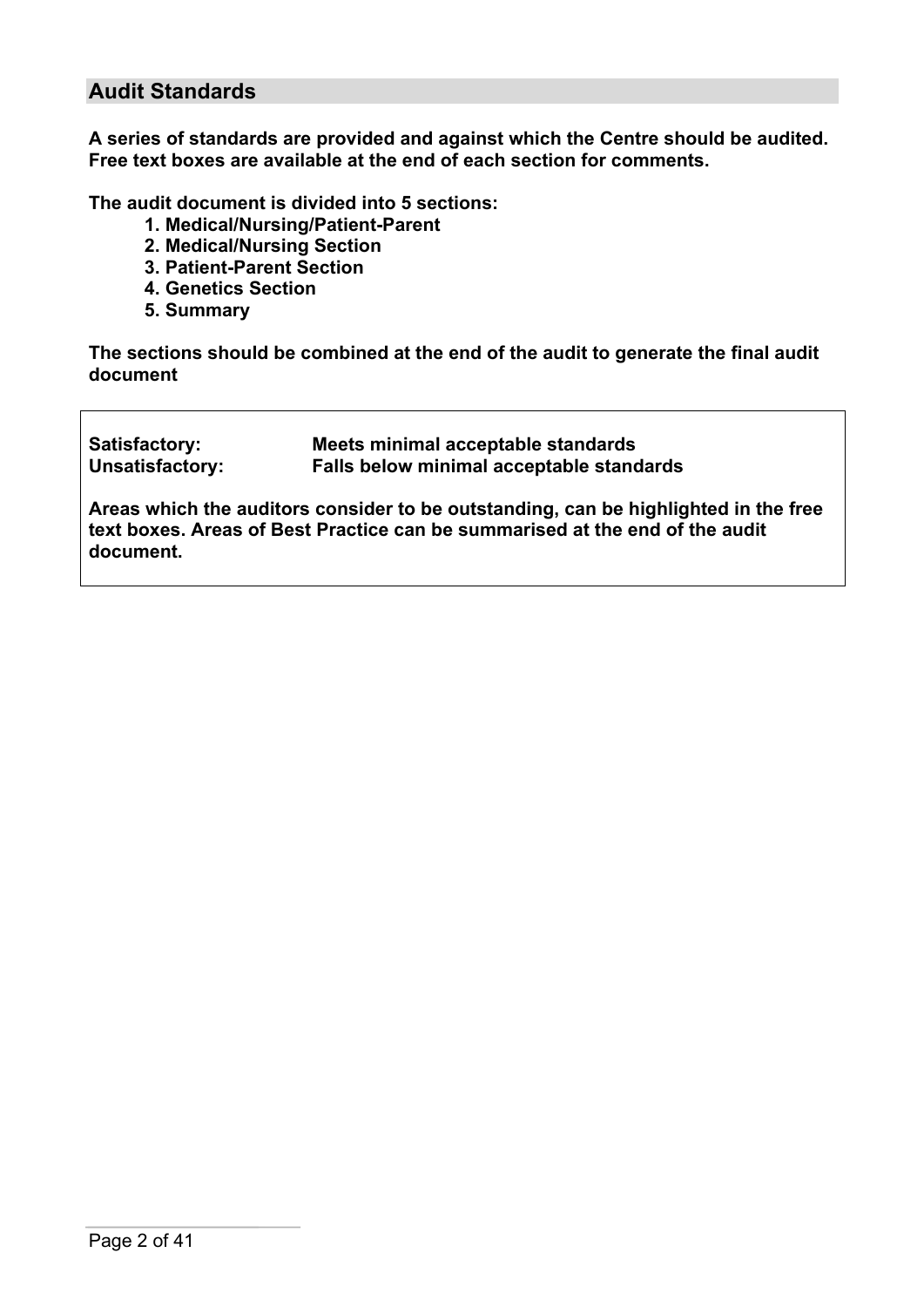# **Part 1: Medical-Nursing/Patient-Parent Audit Component**

## **1.1 The Haemophilia Centre**

#### **The audit team should note the location, layout, adjacencies etc. of the Centre and a full description of the Centre should be included in the audit report. This information may be provided in advance of the audit by the Centre.**

The Cork Coagulation Centre (CCC), Cork University Hospital provides multidisciplinary comprehensive care and services to adults and children with bleeding disorders, encompassing investigation, diagnosis and management. There is close liaison with the other recognised Haemophilia centres in Ireland to promote the provision of high quality Haemophilia care nationally.

There is direct access to the centre from the outside of the hospital. There is a set down facility at the entrance to the centre, along with two disabled parking spaces. The centre is signposted from the main entrance to Cork University Hospital. If approaching from within the hospital there are also signposts from the main reception. The centre is located in the outpatient area of the hospital adjacent to the phlebotomy clinic and emergency departments. Directions to the centre are provided with new patient appointment letters. There is a patient information leaflet which is also available on the HSE website. The unit is open 8.30am to 5pm Monday to Friday.

The Coagulation Centre itself consists of:

- Dedicated waiting area with television, patient information leaflets and children's toys
- Office area for centre secretary and data manager
- Treatment area comprising: 4 outpatient rooms including a larger treatment room
- Patient and staff toilet facilities
- Clinics held include:

Adult bleeding disorder clinic (Alternate Mondays)

- Paediatric bleeding disorder clinic (Alternate Mondays)
- Nurse led clinics run Tuesday to Friday including: vaccination clinic, pre assessment clinic, investigations clinic, genetic clinic, factor clinic, education clinic, DDAVP trials clinic, DDAVP treatment clinic
- Daily drop in & emergency assessment clinic

Physiotherapy service is provided at adult and paediatric clinics, as required, by a dedicated physiotherapist. Annual joint assessment is performed on all patients with bleeding disorders at their clinic review.

A paediatric dental assessment service is in place since 2010 and runs concurrent with the paediatric clinic. This assessment service is linked to community dentistry, and dental work, if required, is mainly performed by the community dentistry team. A similar assessment service is in development for the adult service and is planned to be established by December 2014.

Orthopaedic referral is available in the CUH for both acute and semi acute issues and referral to the National Centre for Hereditary Coagulation Disorders is arranged if required (for joint replacements).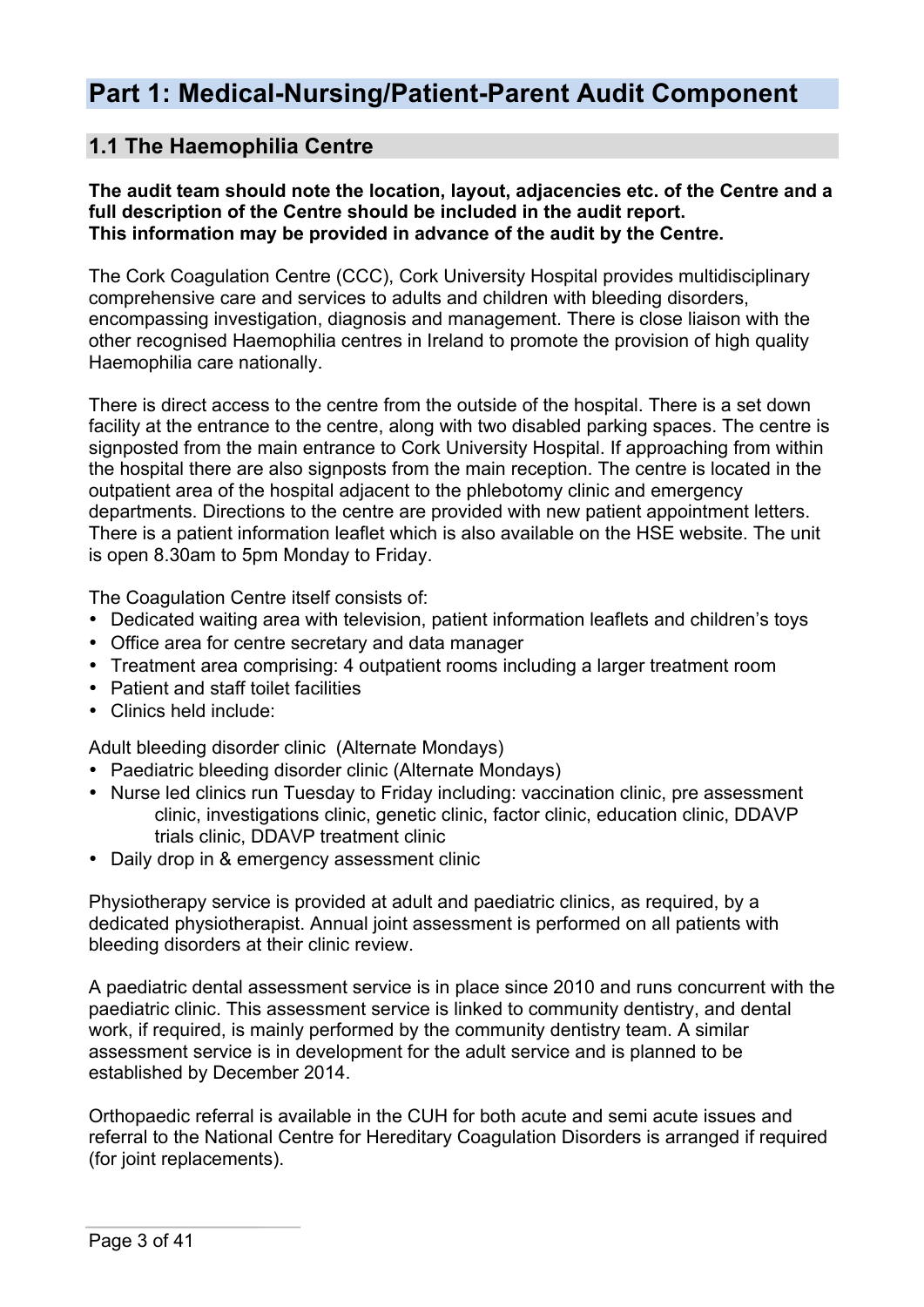The centre also provides a diagnostic coagulation laboratory for the HSE South which is located within the main hospital haematology laboratory.

Cork University Hospital is the only Level One Trauma Hospital in the country, providing all acute services to the region. The staff of the centre liaise closely with all specialties, and manage haemostatic support for their cohort with bleeding disorders presenting to these services.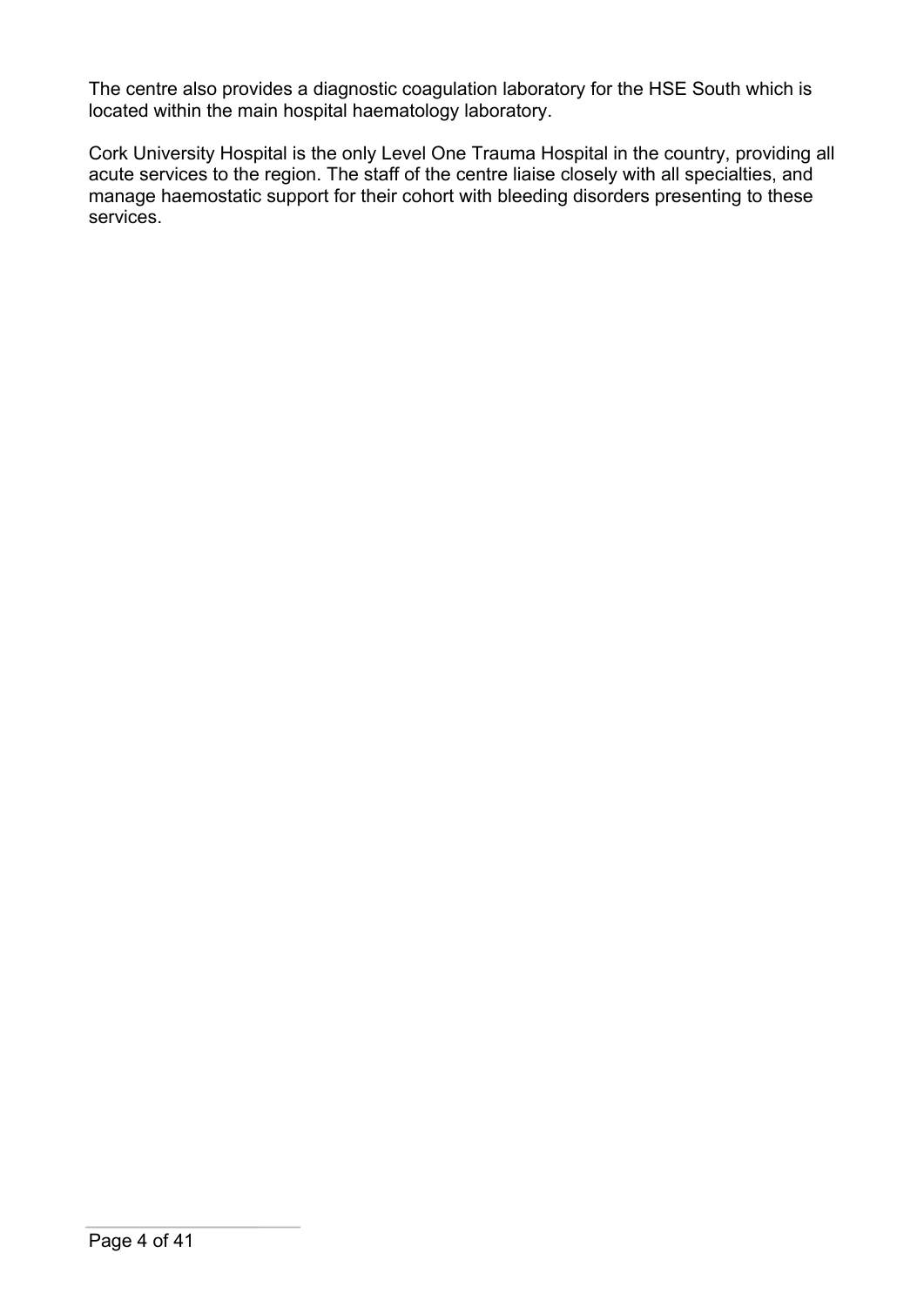### **Patient Demographics**

The total number of (active) registered patients with Bleeding Disorders is: **590** The breakdown of patients attending the Cork Coagulation Centre is as follows:

| <b>Diagnosis</b>                        | <b>Number of patients</b> |                   |  |
|-----------------------------------------|---------------------------|-------------------|--|
|                                         | <b>Adult</b>              | <b>Paediatric</b> |  |
| Von Willebrand Disease Type 1           | 86                        | 39                |  |
| Possible Von Willebrand Disease         | 19                        |                   |  |
| Von Willebrand Disease Unspecified      | 10                        | $\overline{2}$    |  |
| Von Willebrand Disease type 2N          | $\overline{2}$            | $\overline{2}$    |  |
| Low Von Willebrand factor               | $\overline{1}$            | $\overline{0}$    |  |
| Von Willebrand Disease type 2A          | $\overline{2}$            | 1                 |  |
| Von Willebrand Disease type 2M          | 1                         | $\mathbf 0$       |  |
| Von Willebrand Disease type 2B          | $\overline{2}$            | $\overline{0}$    |  |
| Factor VIII deficiency mild             | 50                        | 10                |  |
| Factor VIII deficiency moderate         | $\overline{2}$            | 1                 |  |
| Factor VIII deficiency severe           | 16                        | 16                |  |
| Acquired factor VIII deficiency         | 1                         | $\overline{0}$    |  |
| Possible factor VIII deficiency carrier | 10                        | 16                |  |
| Factor VIII deficiency carrier          | 46                        | 15                |  |
| Inherited factor VIII deficiency with   | $\overline{3}$            | $\overline{2}$    |  |
| inhibitor                               |                           |                   |  |
| Factor VII deficiency                   | 5                         | 1                 |  |
| Factor IX deficiency mild               | 8                         | 1                 |  |
| Factor IX deficiency moderate           | $\mathbf 0$               | $\overline{0}$    |  |
| Factor IX deficiency severe             | $\overline{5}$            | $\overline{2}$    |  |
| Factor IX deficiency carrier            | $\overline{3}$            | $\overline{0}$    |  |
| Possible factor IX deficiency carrier   | $\overline{0}$            | $\overline{2}$    |  |
| Bleeding disorder of unknown aetiology  | 12                        | $\overline{0}$    |  |
| Factor XI deficiency                    | $\overline{7}$            | $\mathbf 0$       |  |
| Factor V deficiency                     | 5                         | 1                 |  |
| Factor X deficiency                     | $\overline{\mathbf{4}}$   | $\mathbf 0$       |  |
| Factor XII deficiency                   | 5                         | 3                 |  |
| Platelet function defect                | 12                        | 1                 |  |
| Glanzmann's Thrombasthenia              | 1                         | $\overline{0}$    |  |
| <b>Ehlers Danlos</b>                    | $\mathbf 0$               | 1                 |  |
| Congenital Thrombocytopenia             | $\overline{3}$            | $\overline{0}$    |  |

These figures do not include patients with thrombotic disorders who are also cared for by the Consultants in this centre.

Departmental Haematology report was available for viewing on the day of the audit.

Additional Clinics staffed by the Centre Consultants include:

- High Risk Obstetric Haematology Clinic (Alternate Mondays)
- Complicated Thrombosis Clinic: Each Tuesday
- Anticoagulant Management Clinic (Thursday Afternoon)

The Consultants also have responsibility for management of the Anticoagulant Clinic with approximately 16,000 patient visits/year.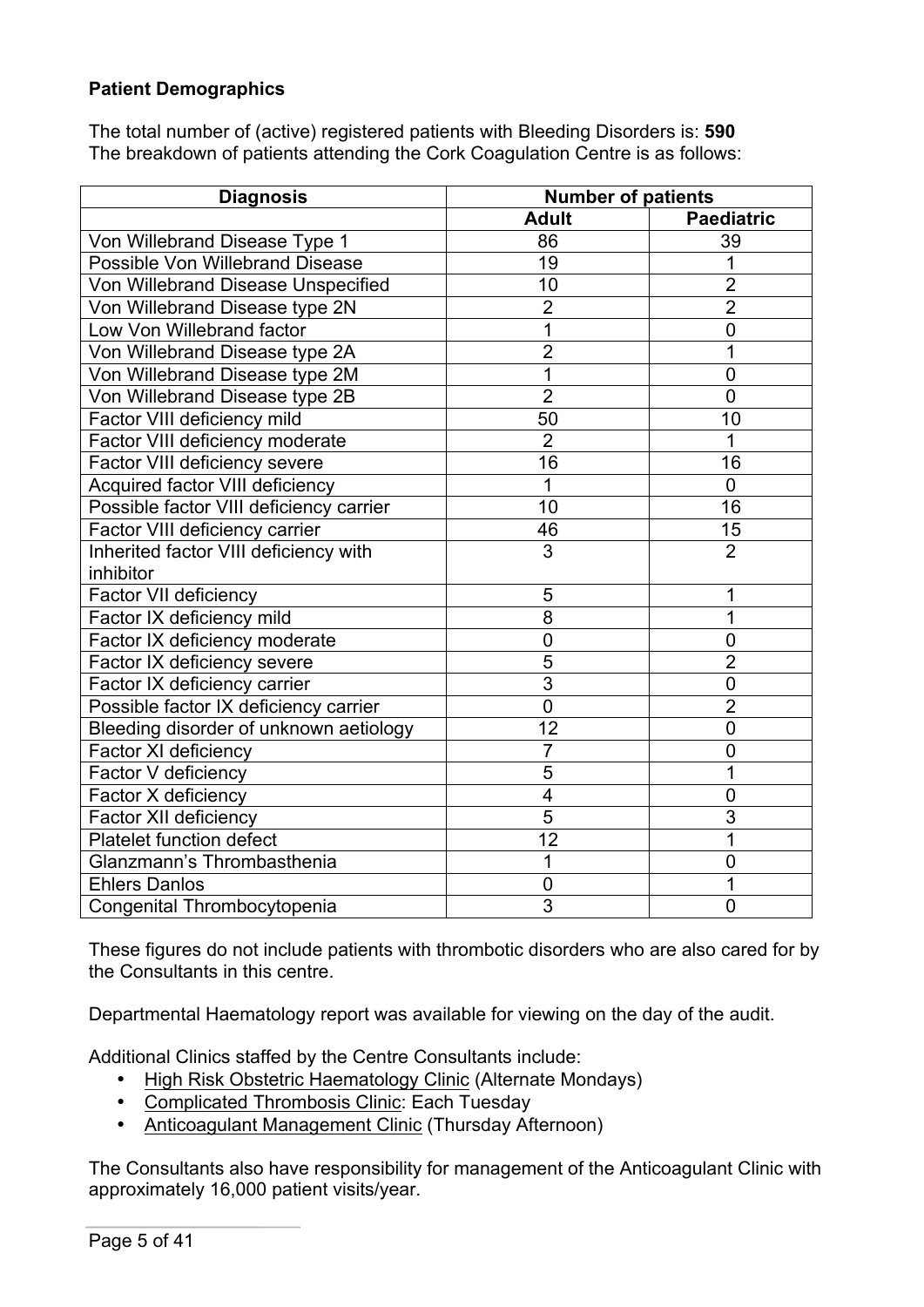In 2012 there were **292** appointments in the **Adult Bleeding Disorder** clinic, comprising:

- 80 new patient appointments
- 209 follow up appointments
- 84 "did not attend" appointments (29%)
- 1 walk in follow-up appointment
- 2 walk in new appointments

In 2013 there were **294** appointments in the **Adult Bleeding disorder** clinic, comprising:

- 94 new patient appointments
- 194 follow up appointments
- 79 "did not attend" appointments (27%)
- 4 walk in follow-up appointments
- 2 walk in new appointments

In 2012 there were **136** appointments in the **Paediatric Bleeding Disorder** clinic, comprising:

- 46 new patient appointments
- 88 follow up appointments
- 12 "did not attend" appointments (9%)
- 1 walk in follow-up appointment
- 1 walk in new appointment

In 2013 there were **176** appointments in the **Paediatric Bleeding Disorder** clinic, comprising:

- 55 new patient appointments
- 113 follow up appointments
- 26 "did not attend" appointments (15%)
- 6 walk in follow-up appointments
- 2 walk in follow-up appointments

In 2012 attendances at **nurse led clinics** were as follows:

- Genetic clinic 33 appointments
- Vaccination clinic 37 appointments
- Pre-assessment clinic 36 appointments

In 2013 attendances at **nurse led clinics** were as follows:

- Genetic clinic 40 appointments
- Investigations clinic (includes emergency assessments)- 195 appointments
- Vaccination clinic 59 appointments
- Factor clinic (includes emergency treatments)- 68 appointments
- Education clinic 24 appointments
- Pre-assessment clinic 66 appointments
- DDAVP trials clinic 22 appointments
- DDAVP treatment clinic (Includes emergency treatments) 19 appointments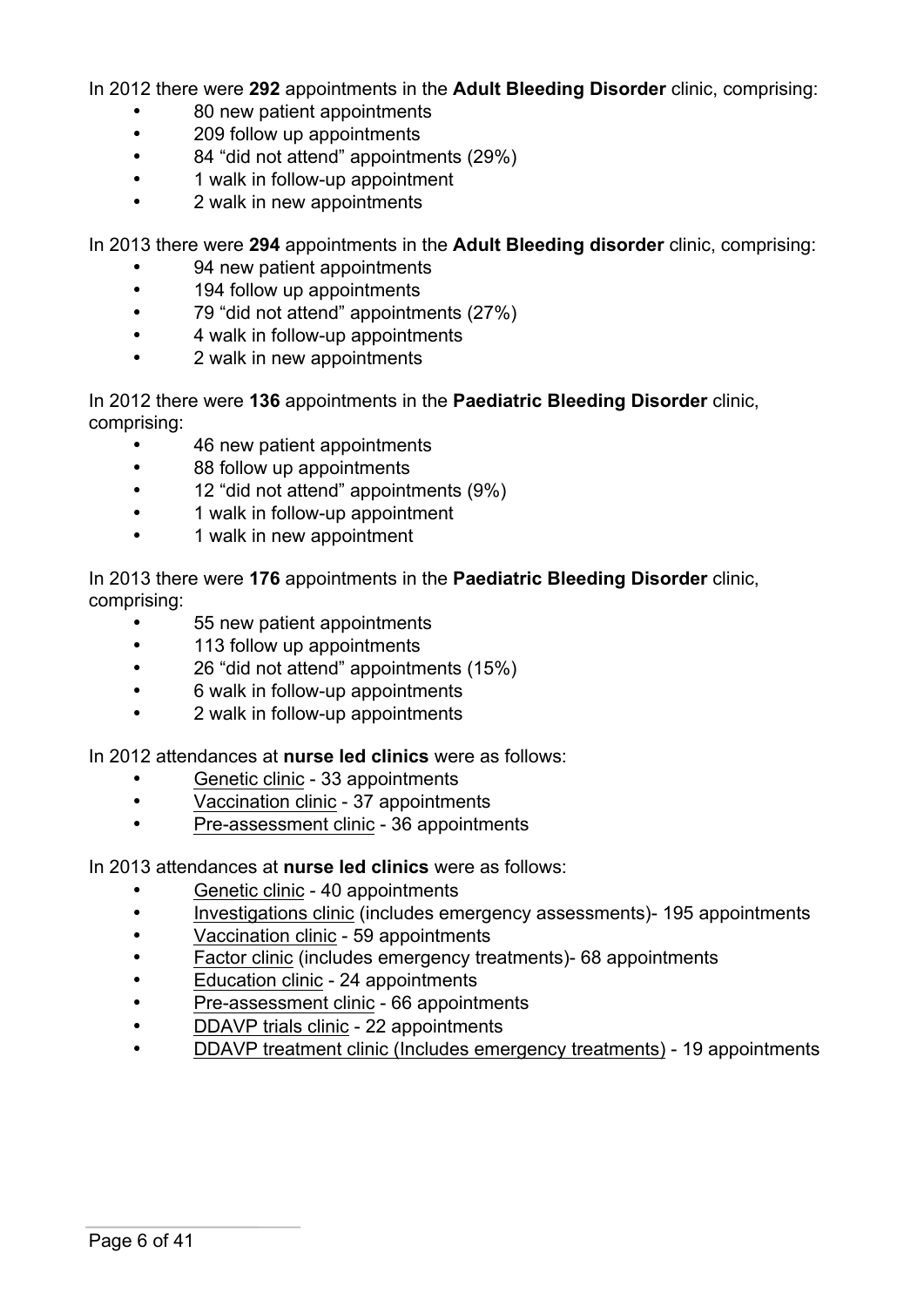## **1.2 Coagulation Factor Stock Control, Storage & Issue**

**Audit Standard:** CCCs should have in place adequate procedures for factor concentrate ordering, storage, stock control, recording of issue to patients and their use by patients.

1. Procedures for the ordering of factor concentrate Satisfactory **Unsatisfactory** 2. Facilities for the storage of concentrate Satisfactory **Unsatisfactory** 3. Procedures for stock control Satisfactory **Unsatisfactory** 4. Procedures for recording of concentrate issues to patients Satisfactory **Unsatisfactory** 5. If home delivery service in place, adequate recording of concentrate issuing by company Satisfactory **Unsatisfactory** 

6. Procedures for recording concentrate usage by patients on home treatment (e.g. Haemtrack, paper records] and documented evidence that this is being undertaken

Satisfactory **Unsatisfactory** 

#### **Comments:**

No major problems were identified.

Recording of clotting factor concentrate usage is either paper-based or using a smart phone app. 52% of patients on home treatment currently use the smart phone app.

There were concerns regarding the additional barcode labelling of concentrates and the potential for error.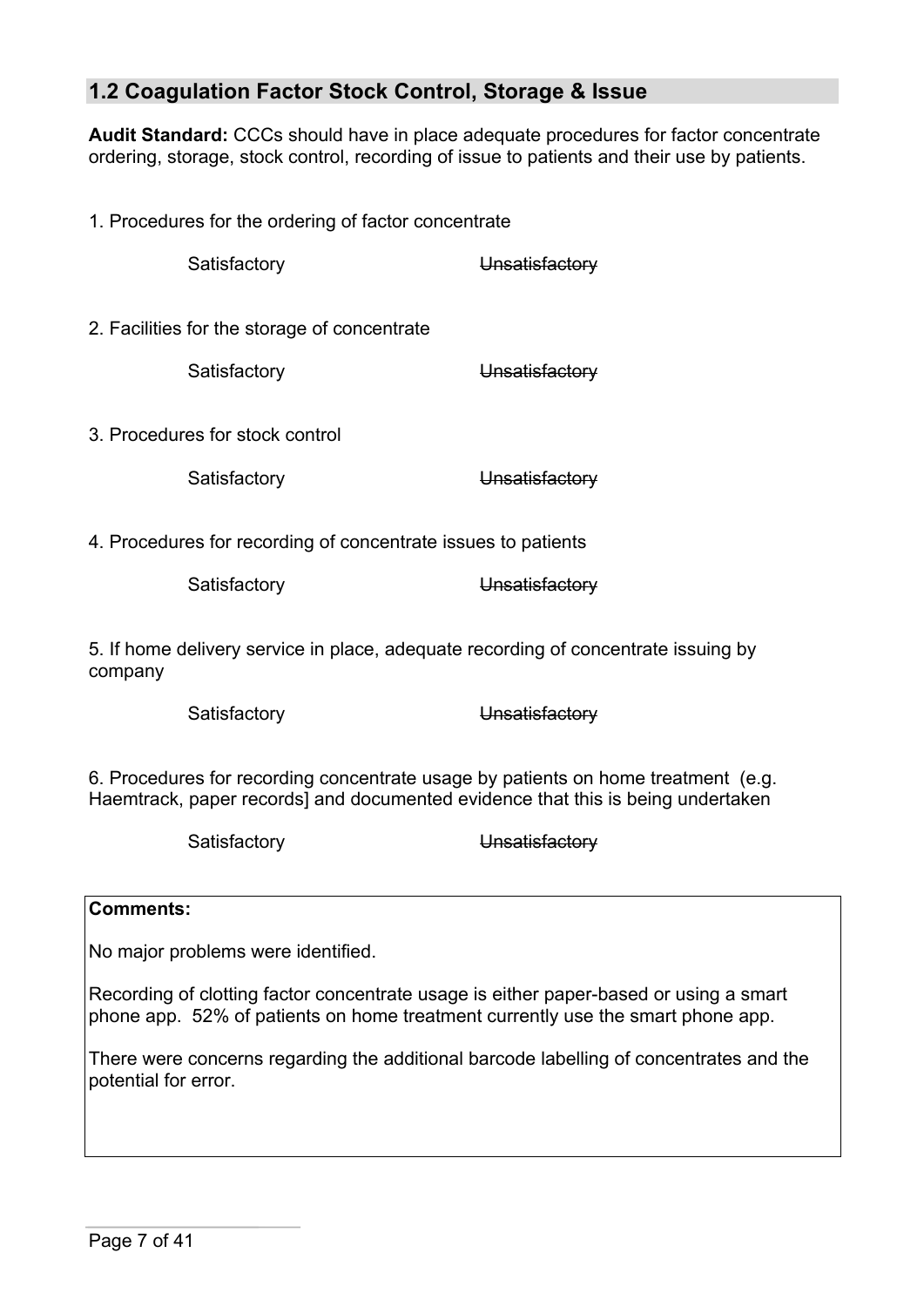## **1.3 Treatment**

**Audit Standard:** Patients who are actively bleeding receive prompt and effective treatment according to established protocols throughout the 24-hour period. Appropriate arrangements are in place for routine patient review and liaison with local haemophilia centres for shared-care patients. Adequate mechanisms and protocols are in place for home treatment, prophylactic administration of concentrate and management of inhibitor patients where appropriate. General and genetic counselling is readily available for patients and their families.

1. There is an appropriate treatment area that provides privacy and comfort

| Satisfactory                                          | Unsatisfactory                                                                                |
|-------------------------------------------------------|-----------------------------------------------------------------------------------------------|
| 2. Universal cross-infection precautions are in place |                                                                                               |
| Satisfactory                                          | Unsatisfactory                                                                                |
| measures are in place for 'at risk' patients.         | 3. There is effective recording of patients' vCJD at risk status and appropriate health care  |
| Satisfactory                                          | Unsatisfactory                                                                                |
| 4. There is evidence of regular review of patients    |                                                                                               |
| Satisfactory                                          | Unsatisfactory                                                                                |
|                                                       | 5. There is in place a formalised pathway protocol for out-of-hours patient review and care   |
| Satisfactory                                          | Unsatisfactory                                                                                |
|                                                       | 6. Consultant haemophilia medical staff are available 24 hours a day for treatment advice.    |
| Satisfactory                                          | Unsatisfactory                                                                                |
| home and with primary care providers                  | 7. There is evidence of effective community liaison between the unit and the patient in their |
| Satisfactory                                          | Unsatisfactory                                                                                |
| availahle in some/many centres].                      | 8. There is evidence of treatment in the community by nursing staff [This may be not          |

available in some/many centres]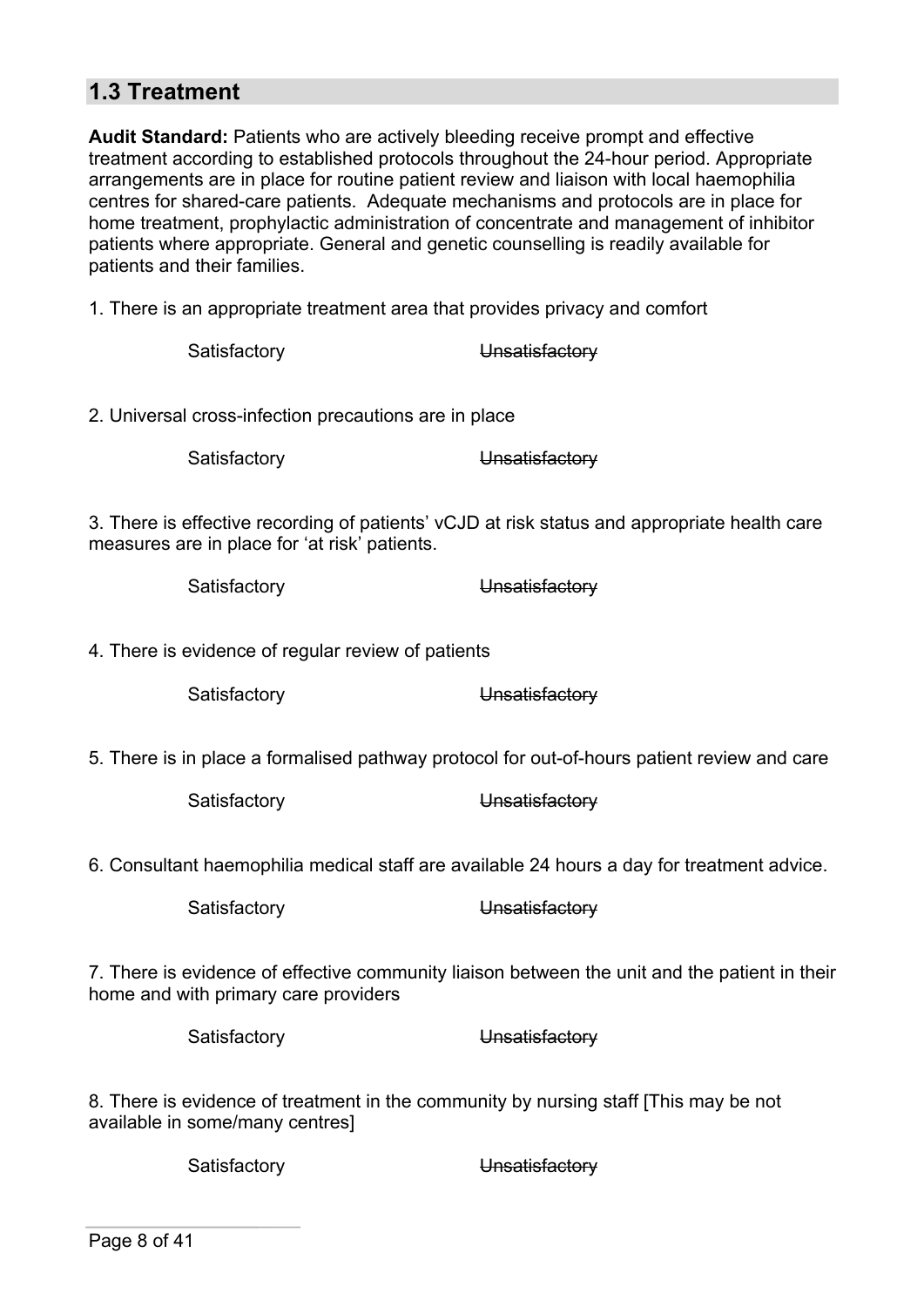9. Written protocols/guidelines/procedures are available for the following:

|                                                                     | <b>Satisfactory</b> | <b>Unsatisfactory</b> | N/A |
|---------------------------------------------------------------------|---------------------|-----------------------|-----|
| 1. Management of bleeding episodes                                  | Yes                 |                       |     |
| 2. Commencement of home<br>treatment/Venous access training         | Yes                 |                       |     |
| 3. Commencement of prophylaxis in<br>children                       | Yes                 |                       |     |
| 4. Management of inhibitor patients<br>(including immune tolerance) | Yes                 |                       |     |
| 5. Treatment in the Emergency Department                            | Yes                 |                       |     |
| 6. Management of pregnancy/delivery                                 | Yes                 |                       |     |
| 7. Genetic counselling                                              | Yes                 |                       |     |
| 8. Management of surgery                                            | Yes                 |                       |     |
| 9. Transitional care                                                | Yes                 |                       |     |

10. Detail the mechanisms in place for orientation of medical/nursing staff for procedural training.

The haemophilia nurse specialists undertake regular orientation and training of medical and nursing staff regarding ordering, documentation and administration of factor concentrates.

This includes:

- Education of NCHD members of the haematology team which is done each time there is rotation of staff
- Educational session once every six months to the emergency department medical and nursing staff
- Coagulation Centre Clinical Nurse Specialists deliver training to ward staff, including general nursing staff and Clinical Nurse Managers

In addition the haematology specialist registrar teaching programme, which is consultant delivered every Thursday morning, includes sessions relating to bleeding disorders.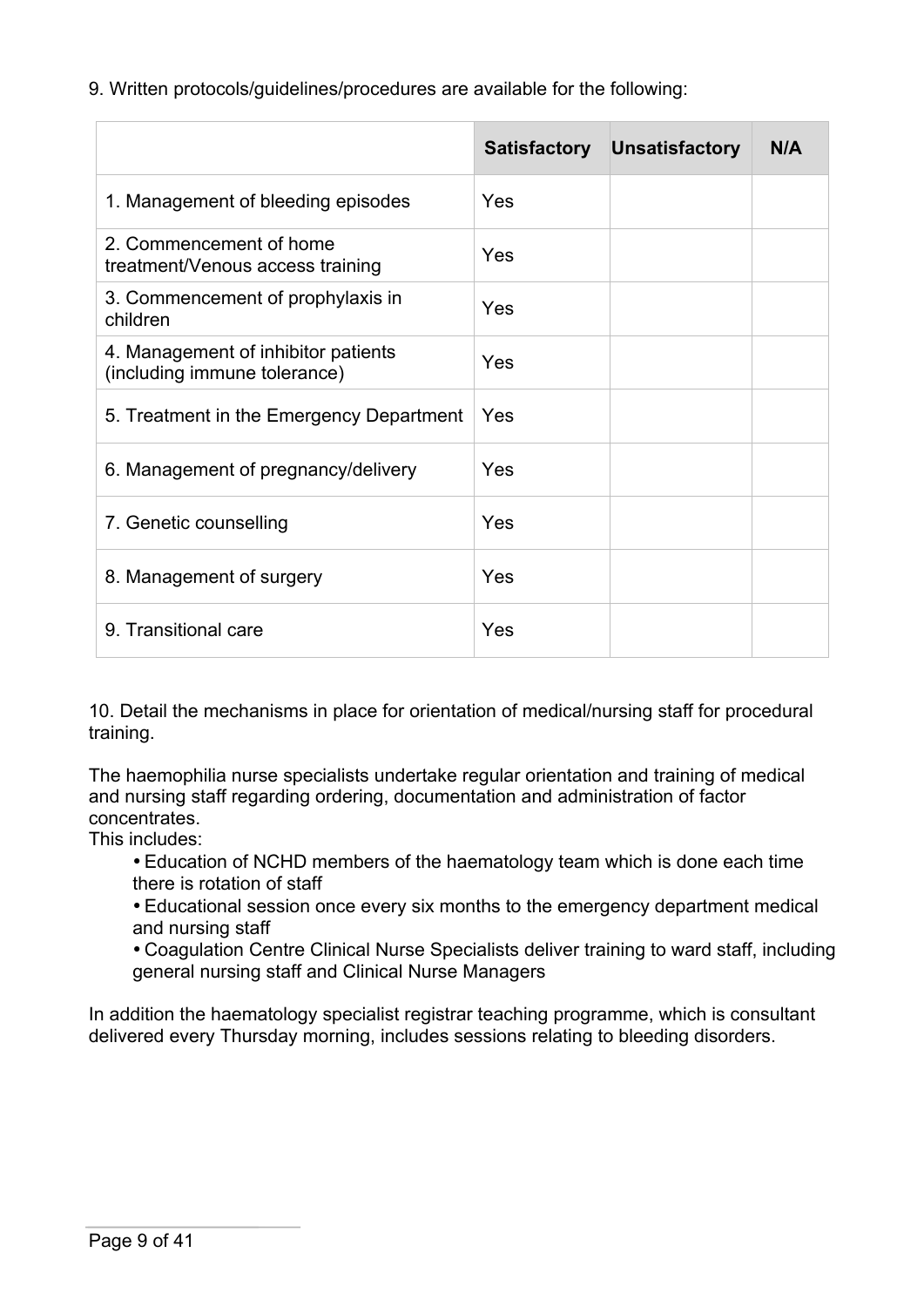## **1.4 Relationship between Comprehensive Care Centre and Neighbouring Haemophilia Centres**

1. List of Haemophilia Centres in locality of CCC

- University Hospital Limerick

- Waterford Regional Hospital

All other hospitals within the hospital group do not have a clinical consultant haematologist on site. The Coagulation Centre has communicated to all hospitals in the HSE South/South East Network, informing them of the services provided by the centre, including out of hours. The Centre recommends that all patients with a known bleeding disorder are reviewed in the CCC annually.

The Centre supports the proposal for all hospitals in the region, particularly the emergency departments, to have read only access to Clintech (the EPR for patients with bleeding disorders). The National Haemostasis Guidelines are available on the National Haemophilia Council website.

2. Is there a formal network arrangement between the CCC and the neighbouring Haemophilia Centres?

| Yes <del>No</del> |  |
|-------------------|--|
|                   |  |

3. If yes, assess the arrangements with regard to the following:

| There is shared patient care                     | Yes. | - No |
|--------------------------------------------------|------|------|
| If so, shared care arrangements are satisfactory | Yes. | No.  |

There is effective liaison between the CCC and the HC for advice/patient referral over the 24-hour period

|                                                 | Yes  | a No |
|-------------------------------------------------|------|------|
| There are shared treatment protocols/guidelines | Yes. | - No |

There are adequate arrangements for the supply of factor concentrate to the HC

Yes No

*Comments including any that relate to feedback from regional Haemophilia Centres*

No major problems were identified. However the feedback from patients at other centres [albeit a small number of patients] indicated some concerns – see patient feedback summary in the document.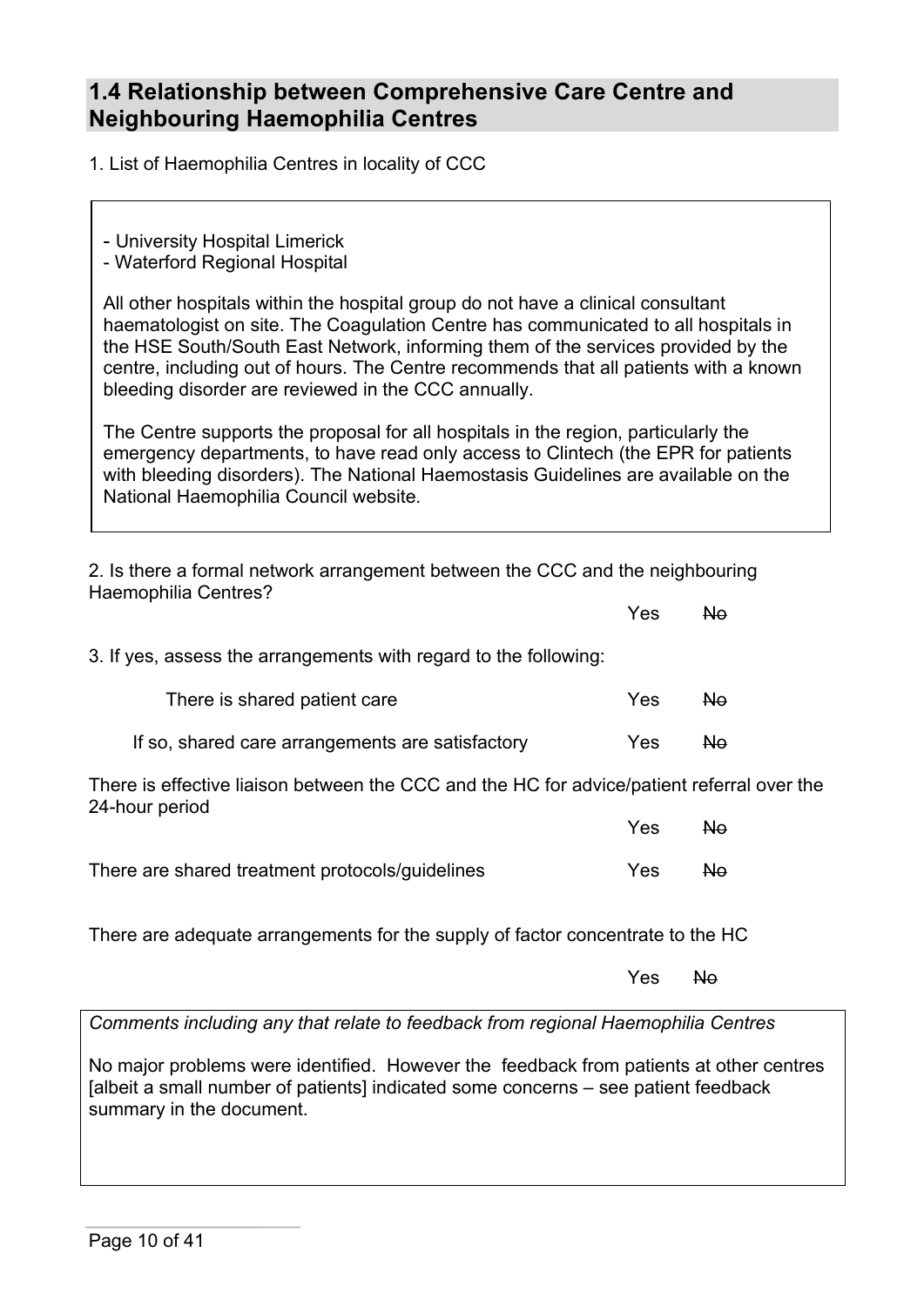# **1.5 Age Appropriate Treatment Facilities and Services – If Relevant**

|                                                                                                            | <b>Satisfactory</b> | <b>Unsatisfactory</b> |
|------------------------------------------------------------------------------------------------------------|---------------------|-----------------------|
| Appropriate paediatric in-patient and out-<br>patient facilities                                           | Yes                 |                       |
| Child friendly waiting/play area and toys                                                                  | Yes                 |                       |
| Child friendly treatment area                                                                              | Yes                 |                       |
| Out-of-hours treatment facilities                                                                          | Yes                 |                       |
| Paediatric resuscitation facilities                                                                        | Yes                 |                       |
| Training in paediatric resuscitation                                                                       | Yes                 |                       |
| Use of local anaesthetic creams and<br>distraction techniques                                              | Yes                 |                       |
| Appropriate transitional arrangements for the<br>transfer of adolescents to adult services are<br>in place | Yes                 |                       |
| Effective outcome monitoring of patients on<br>prophylaxis                                                 | Yes                 |                       |
|                                                                                                            |                     |                       |

# **COMMENTS**

No major problems were identified.

The waiting area could, however be more child friendly.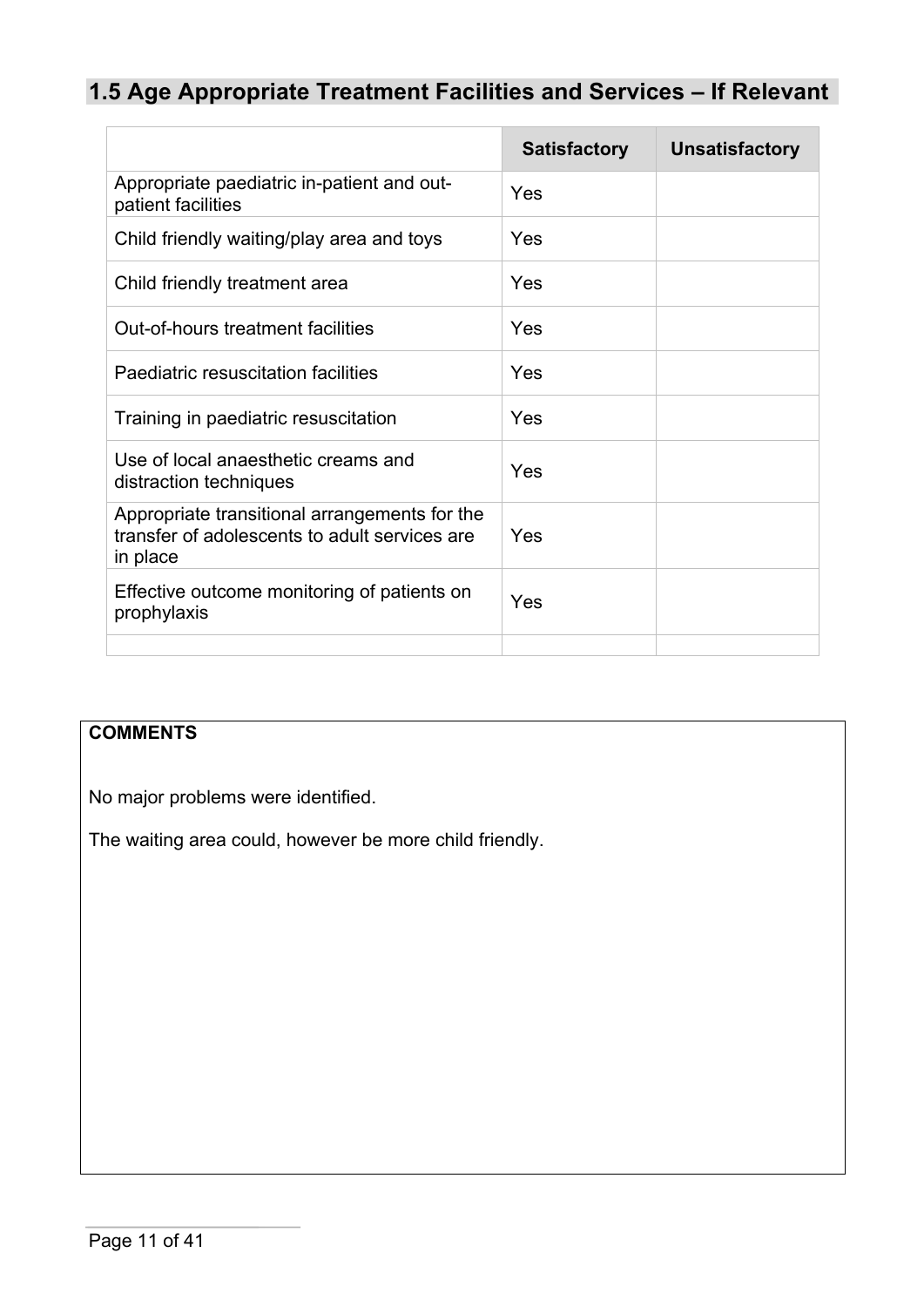## **1.6 Availability of Comprehensive Care Services**

**Audit Standard:** Services required to provide a comprehensive care service are available as detailed in the Haemophilia Alliance National Service Specification. This will be replaced in 2013/2014 by the Clinical Reference Group [CRG] Specification.

A full description of these should be included in the free text audit report.

The following services/personnel are available;

|                                                                                                       | <b>Yes</b>                                                                                                                                                                                                                            | <b>No</b>                                                 |
|-------------------------------------------------------------------------------------------------------|---------------------------------------------------------------------------------------------------------------------------------------------------------------------------------------------------------------------------------------|-----------------------------------------------------------|
| <b>Centre</b><br>receptionist/secretary                                                               | The centre has a secretary<br>but her work is not<br>confined to haemostasis<br>services.<br>The Secretary is shared<br>between the three<br>consultants.<br>There is no dedicated<br>administrative support for<br>nurse led clinics | No centre receptionist                                    |
| <b>Centre data/business</b><br>manager                                                                |                                                                                                                                                                                                                                       | Temporary position (2)<br>days/ week)                     |
| <b>Access to a social</b><br>worker                                                                   |                                                                                                                                                                                                                                       | No but access to<br>hospital social work<br>department    |
| <b>Dedicated</b><br><b>Physiotherapist</b>                                                            |                                                                                                                                                                                                                                       | On request, attends<br>clinic                             |
| <b>Access to a</b><br><b>Psychologist/Counsellor</b>                                                  |                                                                                                                                                                                                                                       | Refer to NCHCD Dublin                                     |
| <b>Dental service/Dentist</b><br>(a full description of the<br>service offered should<br>be included) |                                                                                                                                                                                                                                       | Paediatric clinic only<br>Adult service in<br>development |
| <b>Orthopaedic</b><br>service/Orthopaedic<br>surgeon                                                  |                                                                                                                                                                                                                                       | <b>Referral to NCHCD</b>                                  |
| <b>General/Specialist</b><br>surgical services                                                        |                                                                                                                                                                                                                                       | Referral as needed                                        |
| <b>HIV physician</b>                                                                                  | Professor Mary Horgan                                                                                                                                                                                                                 |                                                           |
|                                                                                                       |                                                                                                                                                                                                                                       |                                                           |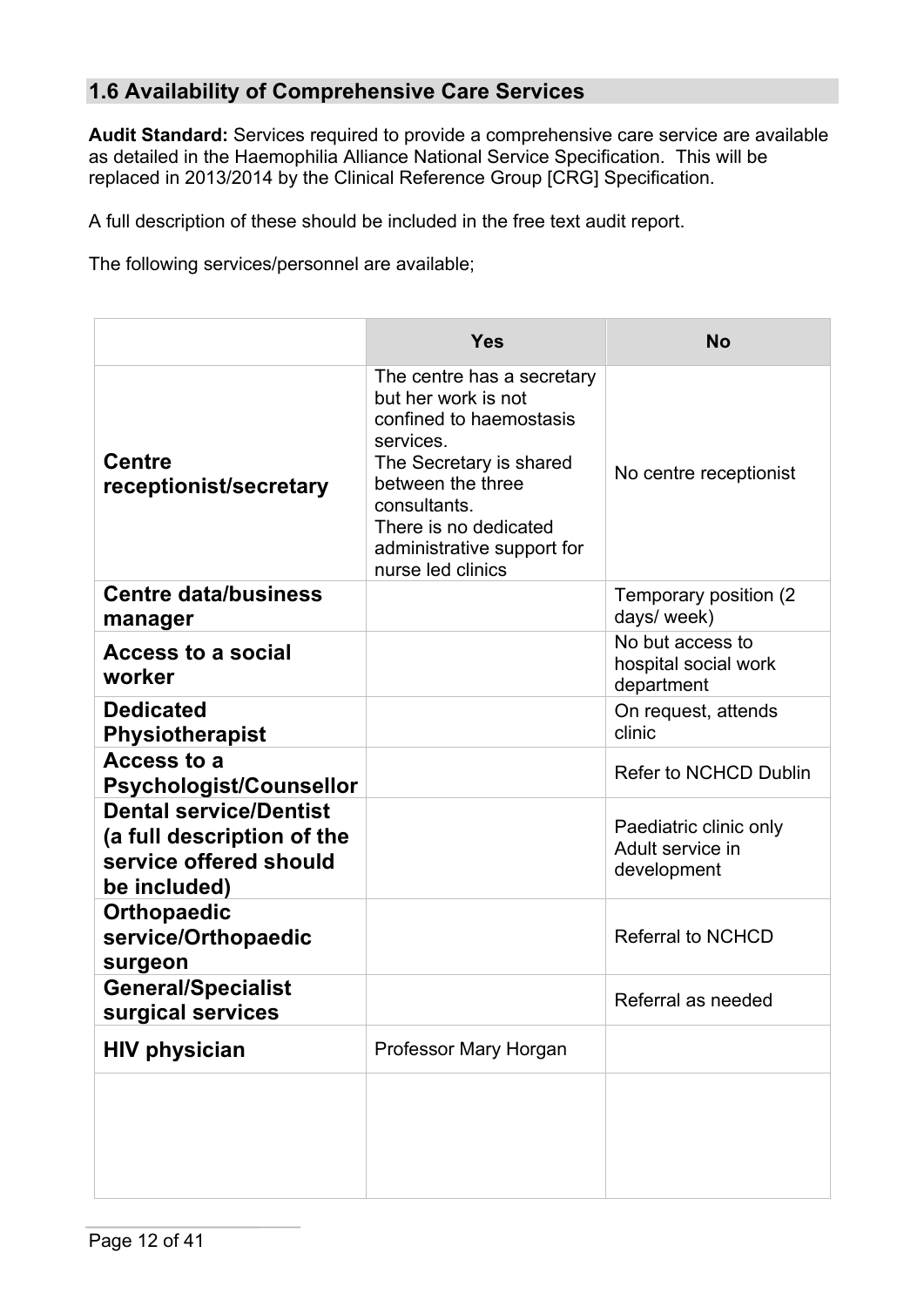| <b>Hepatologist</b>                                                                                                     | Dr Orla Crosby                                      |                                                                                                         |
|-------------------------------------------------------------------------------------------------------------------------|-----------------------------------------------------|---------------------------------------------------------------------------------------------------------|
| <b>Obstetric/Gynaecology</b><br>service/Surgeon                                                                         | On-site combined<br>haematology/obstetric<br>clinic |                                                                                                         |
| <b>Paediatrician</b><br>(in paediatric or<br><b>Paediatric/adult centre)</b>                                            | Dr Clodagh Ryan                                     |                                                                                                         |
| <b>Dietician</b>                                                                                                        |                                                     | On referral only                                                                                        |
| <b>Genetic Counselling</b><br><b>Services</b><br>[Provide a description]<br>of the service and how<br>this is accessed] | Regular clinic                                      |                                                                                                         |
| <b>Antenatal diagnosis</b><br>arrangements                                                                              |                                                     | High risk patient clinic in<br><b>Cork University</b><br><b>Maternity Hospital</b>                      |
| <b>Home Delivery</b><br>[Comments]                                                                                      | National programme                                  |                                                                                                         |
| <b>Access to Occupational</b><br><b>Therapy</b>                                                                         |                                                     | On referral                                                                                             |
| <b>Access to Benefits</b><br><b>Advice</b>                                                                              |                                                     | Refer patients to Irish<br>Haemophilia Society.<br>Refer patients to hospital<br>social work department |
|                                                                                                                         |                                                     |                                                                                                         |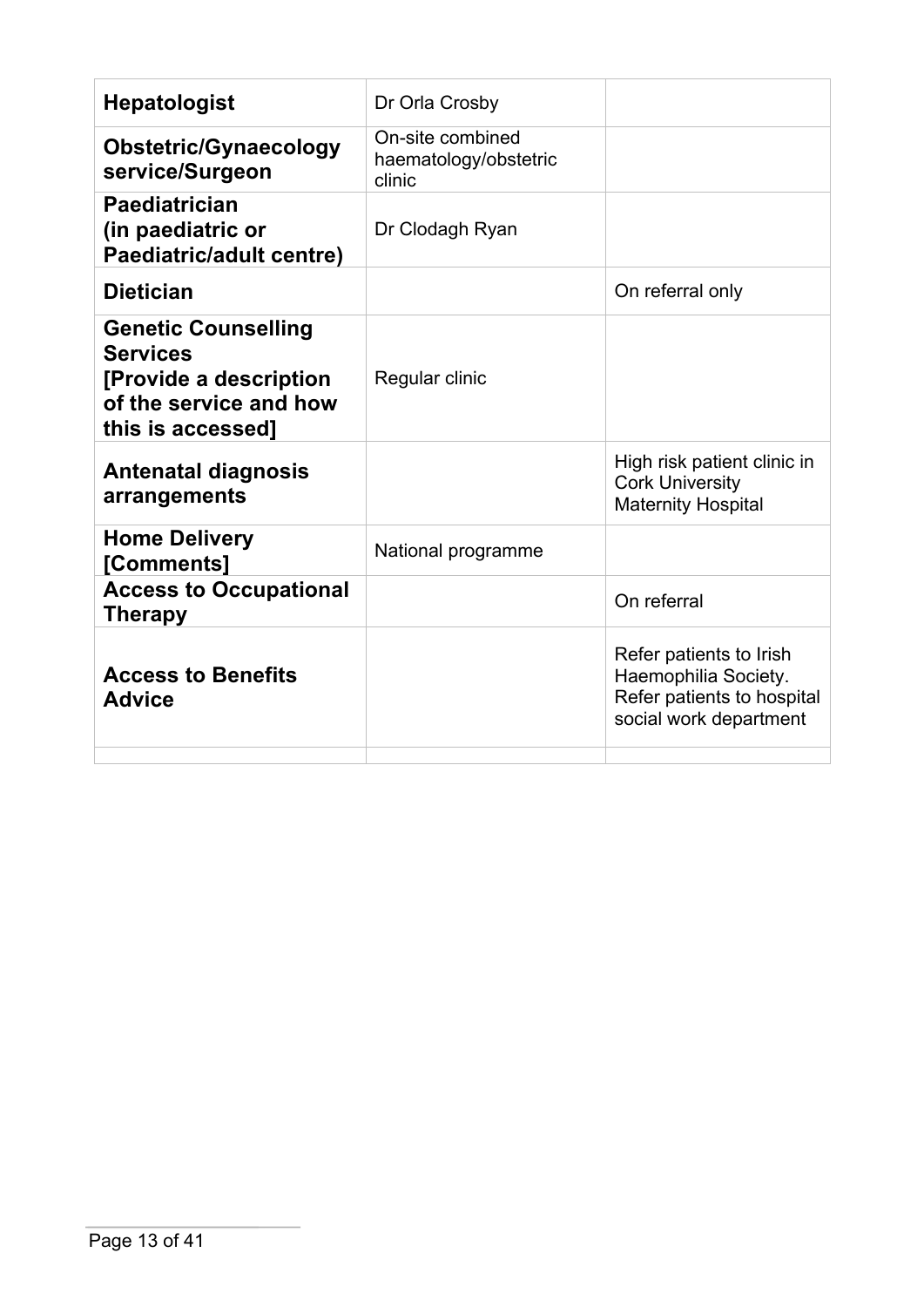## *COMMENTS:*

(Any contacts made with multidisciplinary staff during the visit should be noted.)

1. The data manager from St James's hospital attends the Centre 2-3X/annum. This should be monthly but this has been difficult to institute.

The service at present is reactive rather than proactive in terms of data management. It would seem logical to merge the data manager and quality control manager posts leading to a single post that would take on both roles. This post would also have responsibility for Haemovigilance. Currently the Haemovigilance post is a national one, based at St. James's hospital. There is no dedicated local Haemovigilance officer in Cork. This service is provided by the haemophilia nurse specialists. The CUH Haemovigilance officer does not have any input into haemophilia service.

2. Physiotherapy: There is no dedicated physiotherapist and this has to be requested when needed and in general he/she is only available for only 10% of the time required. The physiotherapist is unable to be present for all clinics and cannot see emergency 'walkin' patients. Consideration should be given as to how this fundamentally important role can be expanded [e.g. at least 0.5 WTE] and integrated more closely with the specialist haemophilia physiotherapy services at the Crumlin Hospital and St James's Hospital. The physiotherapist should be part of the MDT and encouraged to attend these meetings but time constraints mean that this is impossible.

3. Administrative support: The numbers of patients attending the Haemophilia Service have increased significantly because they can clearly see the benefits. The service has expanded significantly without necessarily considering the impact on resources. Nurses are currently responsible for obtaining case notes in advance of clinics, making appointments, sorting out blood tests forms, capturing the Centre's activities – roles which could be undertaken by an administrative assistant.

4. Receptionist: There is no receptionist and this role is currently undertaken by the departmental secretary who works part-time to support the coagulation centre but who also has a significant commitment to the general haematology service. Consideration should be given as to how this can be addressed..

5. The consultant workload is onerous and this is of concern. The consultants have in addition to their role within the Haemophilia Centre, roles within the Haematology department including general haematology clinics, Haematology-Obstetric clinics, general laboratory commitments, blood bank governance, clinical (including both ward commitments and consultation referrals) and the management of patients with malignant disorders.

Consideration should be given as to how they workload can be reduced allowing them more time for the provision of care for patients and their families with inherited bleeding disorders.

6. There is no dedicated social worker/counselling team attached to the centre. This is a core component of comprehensive care for haemophilia and some dedicated time should be integrated into the team.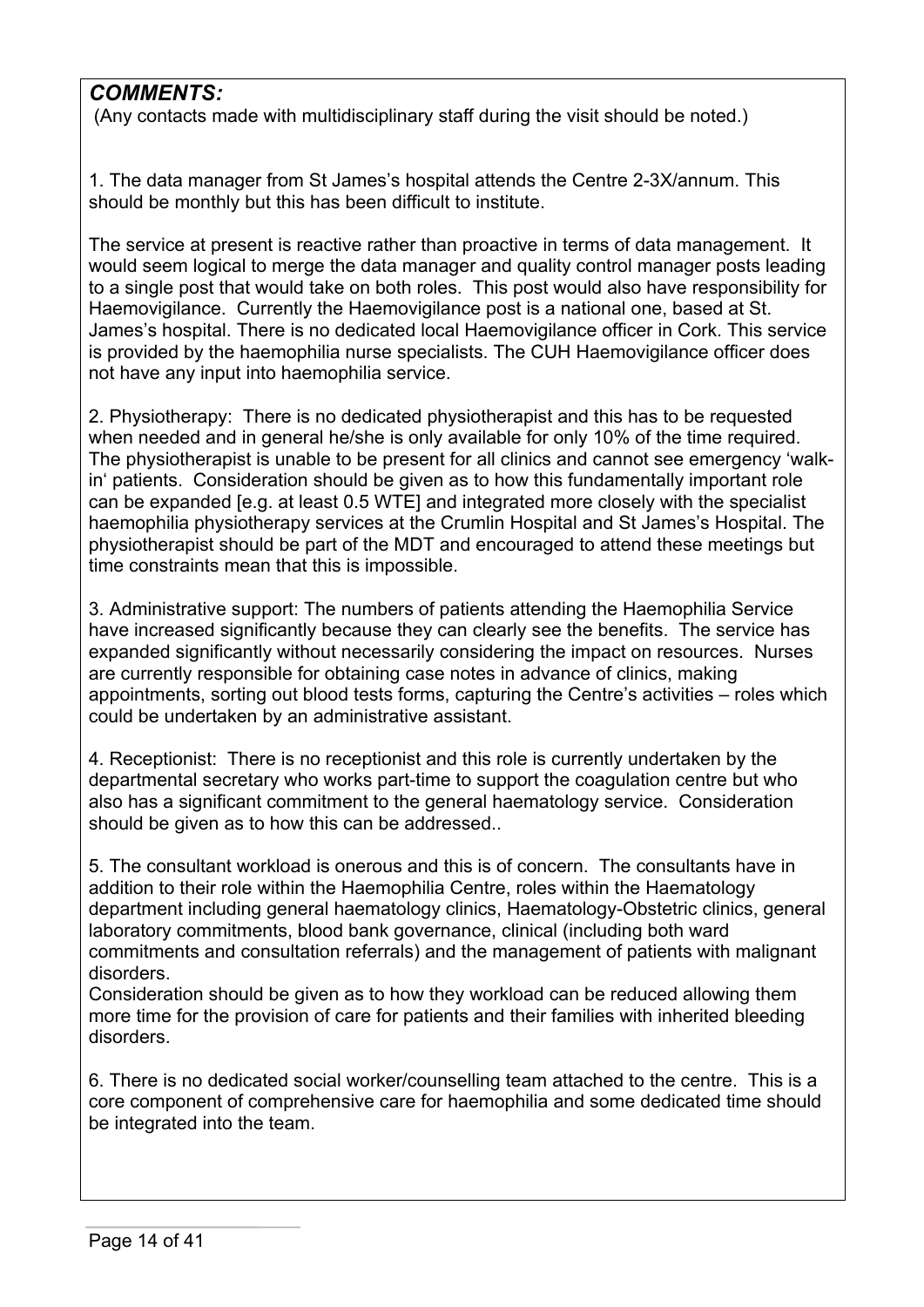## **1.7 Patient Choice & Experience**

1. How you been able to access information about your local CCC that allows you compare the services it offers with other CCCs?

2. Are there any Patient Satisfaction Survey/Audits/Focus Groups Reports available?

The CCC has Patient Feedback forms available at all clinics for completion by patients. These were available for viewing on day of audit.

The National Home Treatment Satisfaction Survey is currently in progress. The questionnaire was available for viewing along with completed questionnaires.

The Irish Haemophilia Society has attended the unit biannually, providing information sessions for patients attending the clinic, and also inviting the patient group, allowing a forum to raise issues that impact the care of haemophilia patients. The staff of the centre, both medical and nursing, meet with those attending the forum on the date and provide an update on the activities of the centre. This forum also allows the patient group to discuss issues relating to their care with the staff of the centre.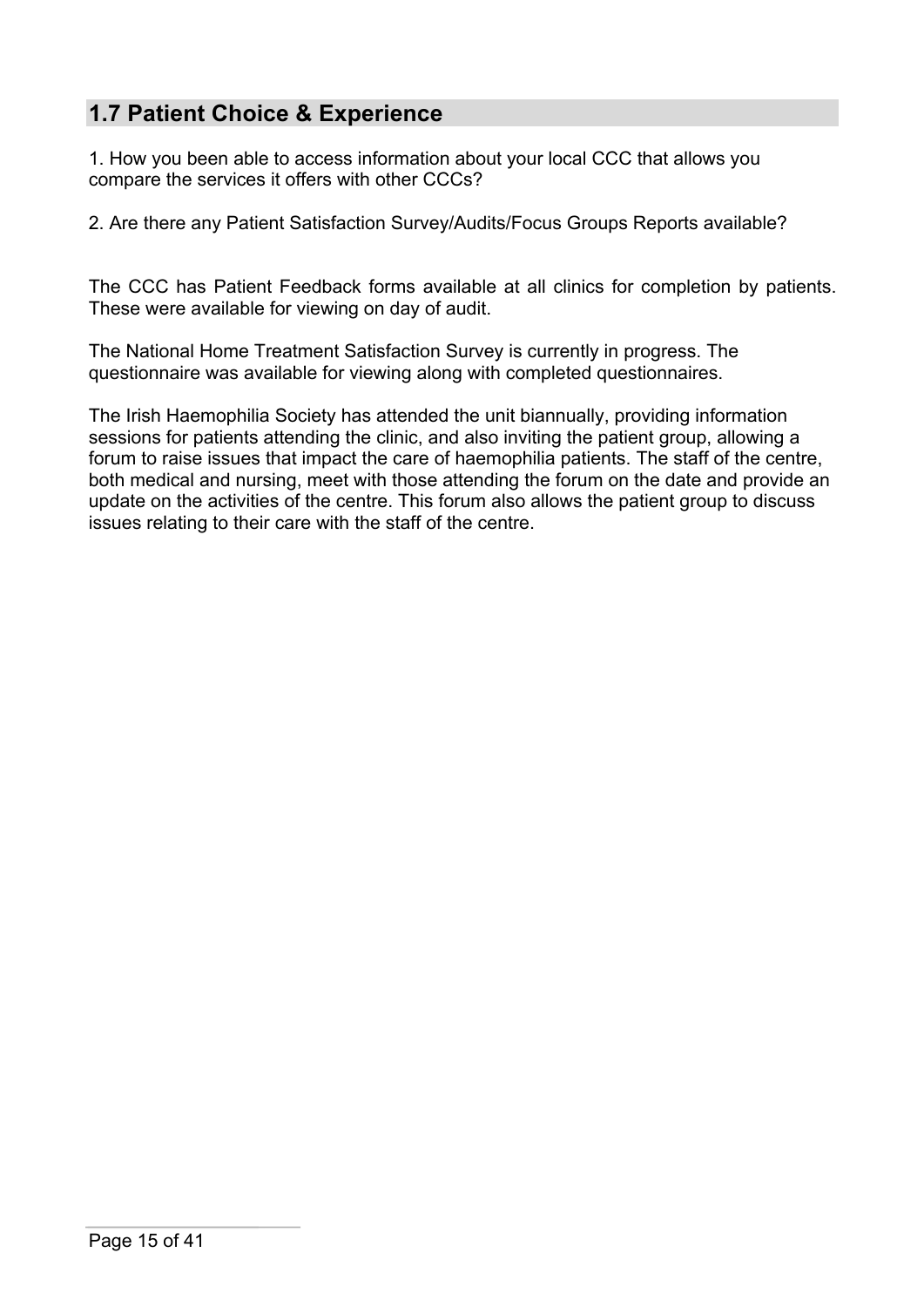# **1.8 Clinical Governance, Audit, Teaching, CPD & Research**

**Audit Standard**: There is evidence that CCC staff participate in clinical governance, audit and teaching activities. There is evidence that unit staff undergo regular personal performance review and participate in CPD schemes. The unit participates in clinical trials and active research.

1. CCC staff participate in clinical governance and audit activities?

YES NO

2.1 List audits performed in the last 3 years

• Audit of adherence of documentation, prescription and traceability of coagulation factor concentrate (CFC) in Form 15.

• Audit of application of an ICD code to patients registered on the Clintech system.

- Audit of the percentage of patients who "did not attend" clinic appointments in the CCC 2012 & 2013.
- Audit of the genetic clinic service in CCC.

• Audit of the percentage of factor VIII and IX (mild, moderate) deficient patients who have had mutational analysis performed.

• Report on the number of patients attending adult bleeding disorder and paediatric bleeding disorder clinics in 2012 & 2013.

- Report on the number of patients attending nurse led clinics in 2012 & 2013.
- Audit to assess regular follow up of factor VIII and factor IX patients in the CCC.
- Audit to assess the number of patient admissions to the CCC as a day patient as opposed to being admitted as an in-patient following a joint bleed or minor trauma.
- Report on the breakdown of patient conditions in CCC.

• Audit on the method of recording of factor concentrate usage among patients on home treatment.

• Audit to assess if joint score performed annually for severe factor VIII and IX deficient patients.

• Audit of thrombophilia Testing and introduction of New Guideline

• Audit of testing for Heparin induced Thrombocytopenia with Introduction of New Guideline.

In addition there are a large number of audits carried out by the anticoagulation clinic each year (available for viewing on the day).

The Coagulation Laboratory participates in the Haematology Annual audit schedule and these audits are available for review on the day on Q pulse, as well as a supplementary folder.

2.2 Discuss the changes in practice that have arisen from these audits and how these are monitored?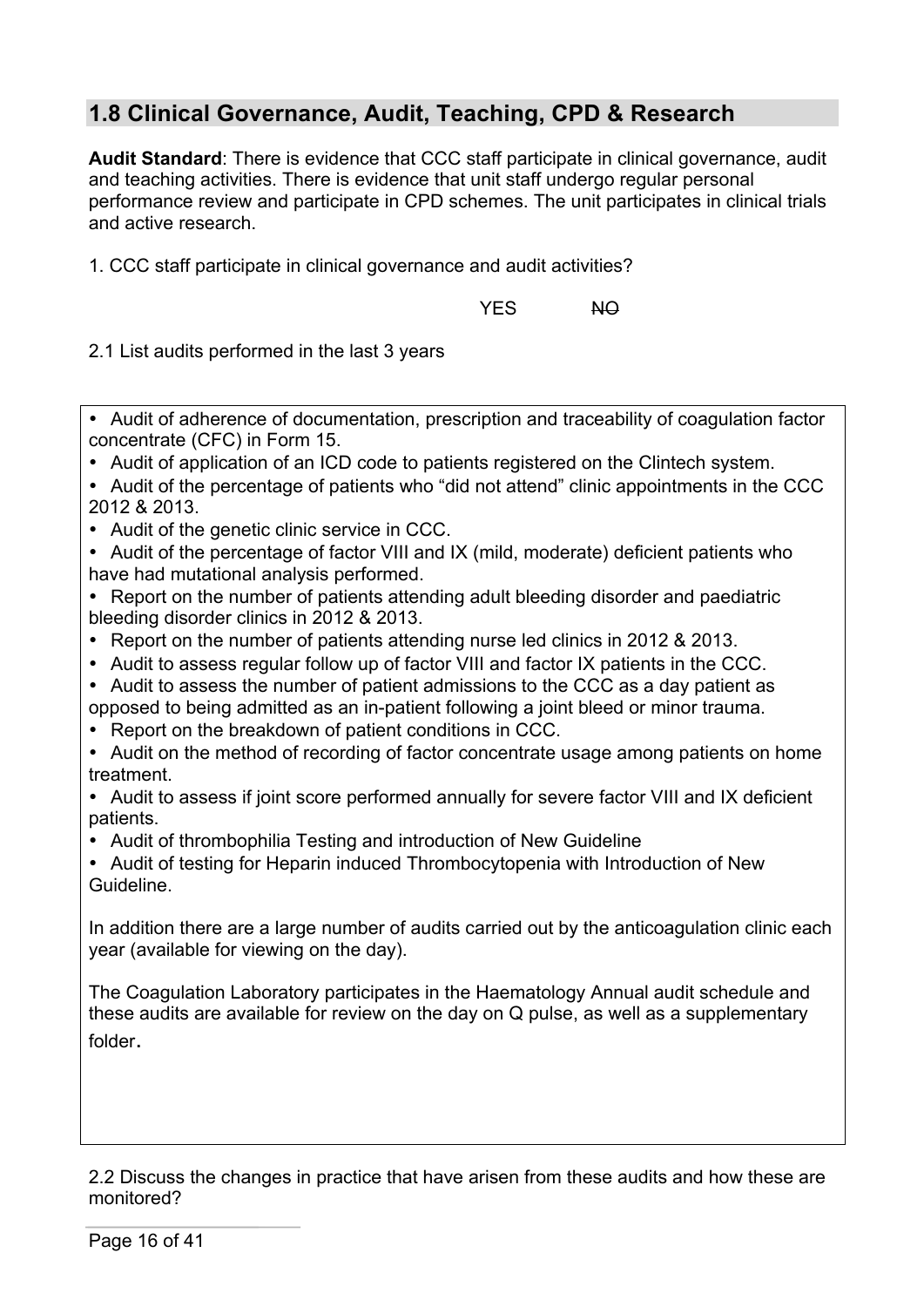[All of these audits and results with changes are available for viewing on the day of the audit visit.]

3. CCC staff participate in teaching?

YES NO

Give examples of teaching activities:

- Nurse specialist teaching to NCHDs, Emergency department staff, Paediatric and Obstetric staff
- Consultant Specialist Registrar teaching
- Weekly Consultant delivered SpR teaching each Thursday Morning.
- (Please see teaching schedule/topics in supplementary folder)
- Annual National Haematology SpR update
- Consultant Laboratory staff teaching
- Weekly Haematology Department Journal Club (schedule available for review)
- Undergraduate University College Cork Medical Students formal lectures to MED II /III/ IV, Dental II/III
- Annual National Anticoagulation Nursing Forum Update
- Biannual Obstetric Haematology Update
- Registrar /SHO training Formal Induction at each changeover.
- 4. CCC staff undergo regular performance review?

YFS NO 5. CCC staff participate in continuing professional development? YES NO 6. The unit participates in clinical trials: YES NO 7. The unit participates in clinical research: YES NO

The Centre is currently involved in the following Research Projects:

• Designing patient-specific factor VIII treatment regimens for haemophilia A based upon individual pharmacokinetic profiles

(Maeve Crowley, S O'Shea, James O'Donnell)

• Assessment of the effect of novel anticoagulants on routine and new laboratory coagulation assays in Cork University Hospital (Shane Quinn & S O'Shea)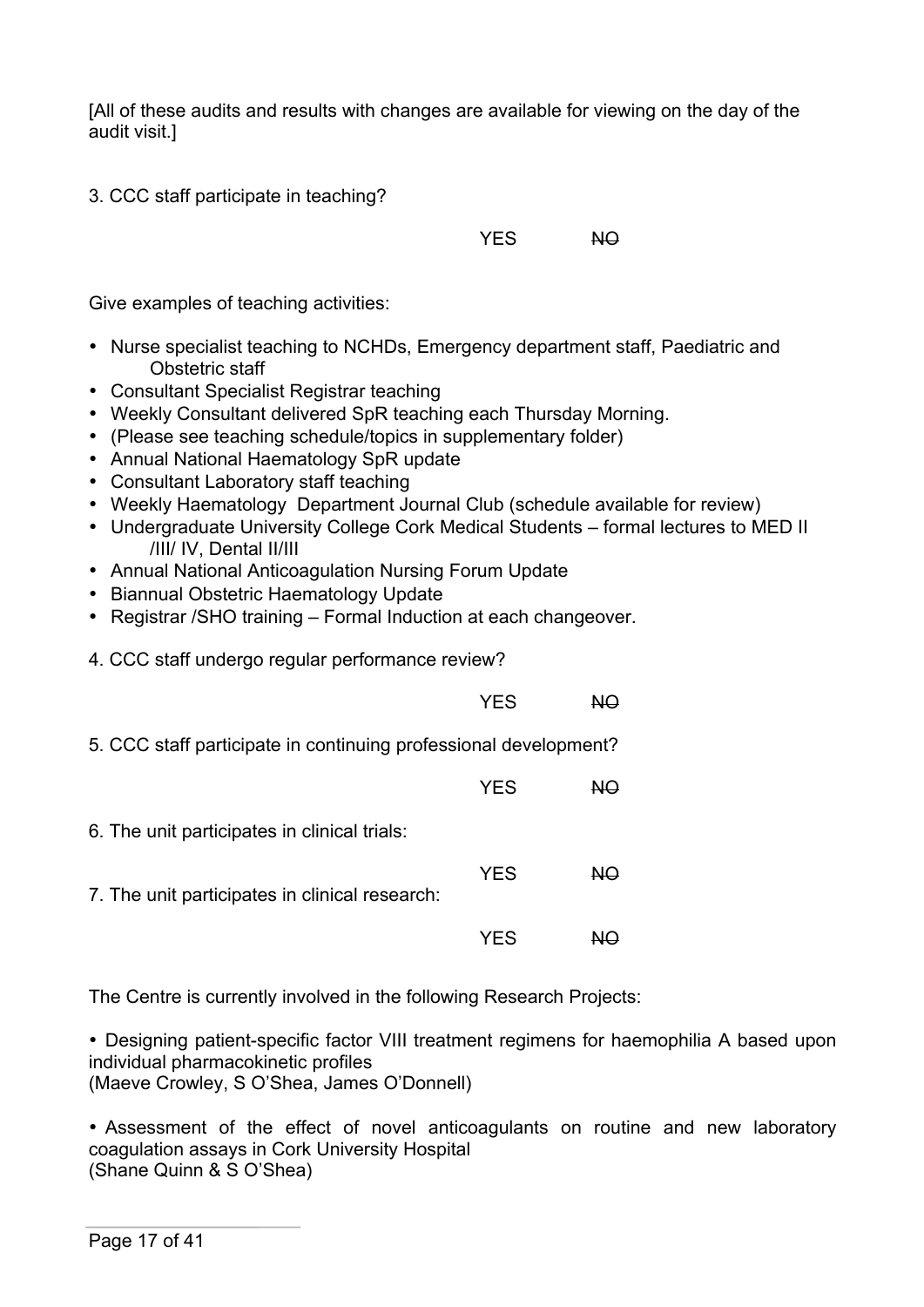• Crowley MP, Eustace JA, O'Shea SI, Gilligan OM. Thromboprophylaxis in Myeloma: A National Survey. American Society of Hematology annual meeting in New Orleans, December 2013 (Abstract #1694)

• Crowley MP, Noone C, Higgins JR, O'Shea S. Venous Thromboembolism (VTE) prophylaxis in hospitalized obstetric patients: a multicentre cross-sectional study. European Haematology Association Meeting June 2013 (Abstract #1067P)

• Crowley MP, Kevane B, Madden M. The D Dimer test in the diagnosis of venous thrombo-embolism – an audit of its utilization in an Irish teaching hospital and a survey of junior doctor knowledge of its uses and limitations. European Haematology Association Meeting June 2012 (Abstract #1032P)

• Crowley MP, Noone C, Higgins JR, O'Shea S. Venous Thromboembolism (VTE) prophylaxis in hospitalized obstetric patients in Ireland: a multicentre cross-sectional study. XXIV Congress of the International Society on Thrombosis and Haemostasis, Amsterdam July 2013 (Abstract #2707)

• Crowley MP, Gilligan O, O'Shea S. A retrospective review of myeloma patients over a 6 year period to investigate the prevalence of venous thromboembolism (VTE) and the risk factors associated with it. XXIV Congress of the International Society on Thrombosis and Haemostasis, Amsterdam July 2013 (Abstract #1805)

• Crowley MP, Madden M. An audit of the use of the D Dimer test in the diagnosis of venous thromboembolism (VTE) in an Irish teaching hospital and a survey of NCHD knowledge of this test – Haematology Association of Ireland Annual Meeting 2011Crowley MP, Eustace JA, O'Shea S, Gilligan O.

• Venous thromboembolism in patients with myeloma: incidence and risk factors in a 'real world' population. Clin Appl Thromb Hemost. 2014 Jan 30. [Epub ahead of print]

• Crowley MP, Kevane B. The need for an accurate understanding of the D Dimer assay<br>by those requesting the test to improve interpretation of the result. by those requesting the www.bmj.com/content/344/bmj.e2985/rr/596423

• Crowley MP. Caution needed prior to large scale introduction of new oral anticoagulants. www.bmj.com/content/345/bmj.e7097/rr/613605

• National Clinical Practice Guideline on Thromboprophylaxis in Pregnancy. This guideline was developed by S O'Shea and J Higgins and has been accepted as a National Guideline by the Institute of Obstetrics and Gynaecology and The Haematology Association of Ireland. It can be viewed at: http://www.rcpi.ie/content/docs/000001/1392\_5\_media.pdf

In addition the CCC has recently been approved to participate in a Multicentre Study of a Dabigatran Reversal Agent.

#### **COMMENTS:**

There is evidence of an active on-going audit and research programme.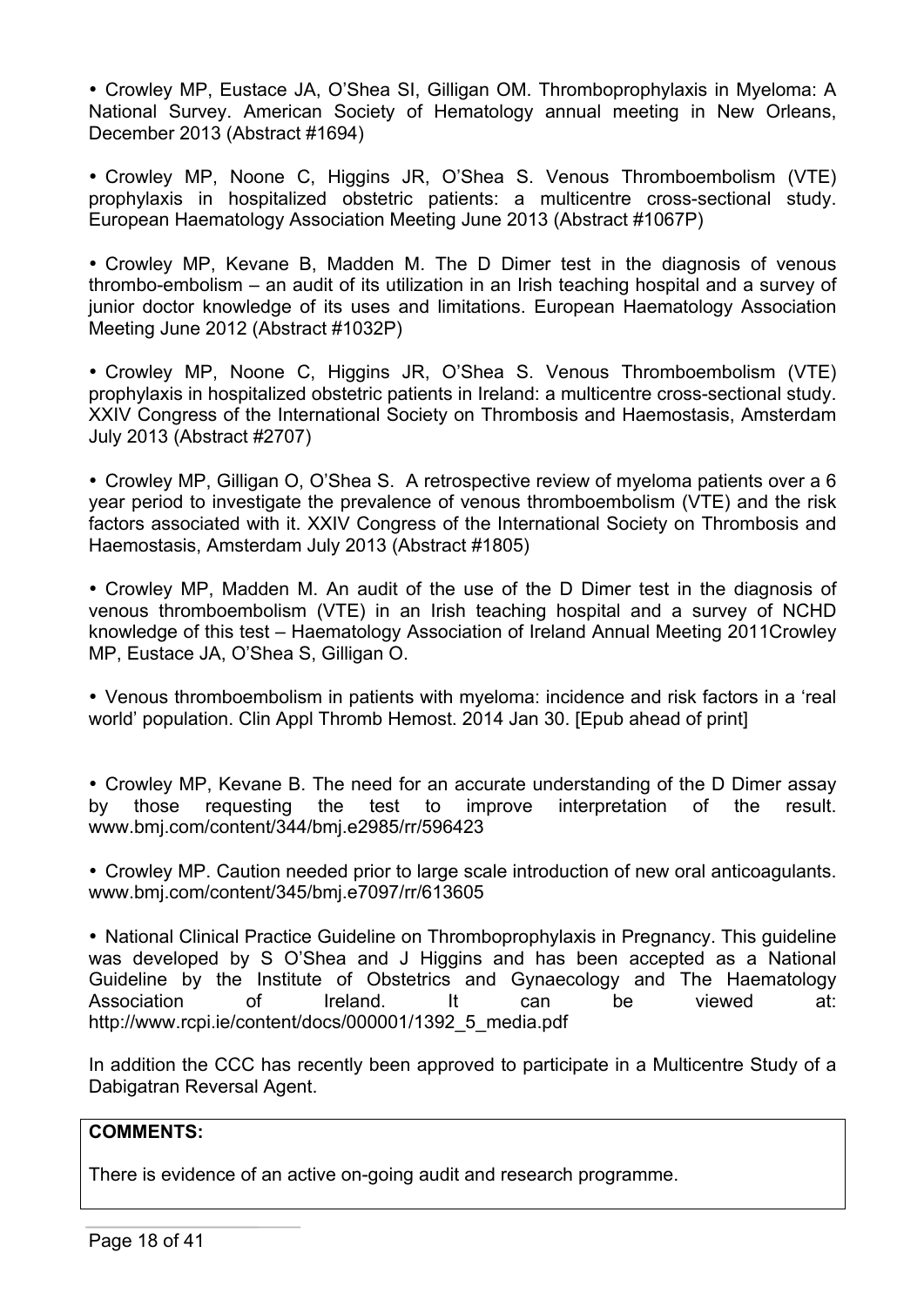## **2. The Haemostasis Laboratory**

**Audit Standard**: The haematology laboratory in which the CCC haemostasis laboratory is located should have full CPA accreditation. The haemostasis laboratory should be adequately staffed with an appropriate skill mix and have adequate space and facilities to perform an effective diagnostic and monitoring service. The laboratory should participate in a national quality assurance scheme. Clotting factor assays should be available throughout the 24-hour period.

**Patients-Parents-Carers** in this part of the audit may wish to explore turnaround times for samples and how urgent results are communicated to the referring doctor.

| 1. The Haemostasis laboratory has full CPA accreditation:                             |            |                                     |
|---------------------------------------------------------------------------------------|------------|-------------------------------------|
|                                                                                       | <b>YES</b> | NO                                  |
| If yes, date of last CPA inspection:                                                  |            | <b>201</b> 2 [Extended to 31.12.13] |
| 2. The staffing levels and skill mix is adequate to provide an effective service:     |            |                                     |
|                                                                                       | <b>YES</b> | <b>NO</b>                           |
| 3. The laboratory space and facilities are adequate:                                  |            |                                     |
|                                                                                       | <b>YES</b> | <b>NO</b>                           |
| 4. The laboratory participates in a national quality assurance scheme in coagulation: |            |                                     |
|                                                                                       | <b>YES</b> | NO                                  |
| 5. Has there been any persistent poor performance over the previous two years?        |            |                                     |
|                                                                                       | <b>YES</b> | <b>NO</b>                           |

6. The following tests are available in the haemostasis laboratory:

If yes, list the problem assays

|                                       | <b>YES</b> | <b>NO</b> |
|---------------------------------------|------------|-----------|
| All coagulation factor assays         |            |           |
| <b>FVIII Inhibitor screening</b>      |            |           |
| <b>FVIII Inhibitor quantification</b> |            |           |
| <b>VWF</b> antigen                    |            |           |
| <b>VWF</b> activity                   |            |           |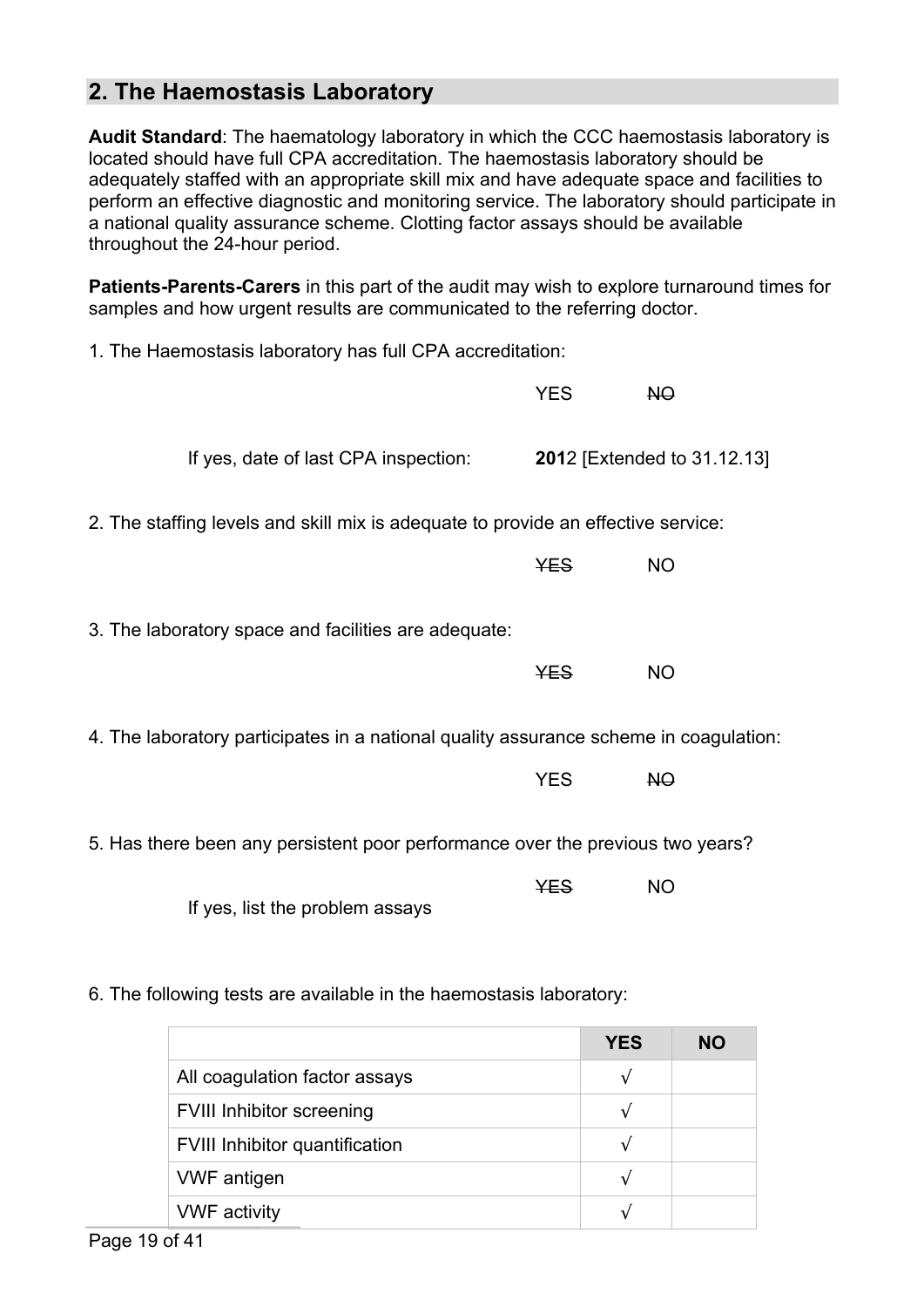| <b>VWF multimers</b>             |   | Referred<br>to<br><b>NCHCD</b> |
|----------------------------------|---|--------------------------------|
| <b>Platelet function testing</b> | v |                                |
| Platelet granular constituents   |   | Referred<br>to<br><b>NCHCD</b> |

If any of the above tests are not performed outline the alternative testing arrangements.

See table

7. List any diagnostic tests that are performed not listed above:

8. Coagulation factor assays are always available throughout the 24-hour period:

YES NO

There is no clear on-call laboratory rota but this appears to be dependent upon the goodwill of the staff.

9. A diagnostic genetic laboratory service is provided [The Genetics Service will be audited separately during the current audit]

YES NO

# *COMMENTS*

There is clear evidence of a high quality, patient-focused service. However, this is achieved with a relatively small number of qualified staff and which makes it very vulnerable. The number of samples processed by the lab has expanded significantly without consideration being given to the impact this has on staff and staffing levels. e.g. the service does not have a dedicated on-call rota and frequently depends upon goodwill to provide an out-of-hours service.

Staffing: There is a rather 'bizarre' – at least to the auditors – method for appointing staff to the coagulation laboratory. We did not fully understand this nor the reasons underlying it. The lab has an urgent need for a scientist with expertise in haemostasis.

The laboratory has applied for INAB accreditation and had a preliminary assessment in June 2014. A final visit is scheduled for October 2014.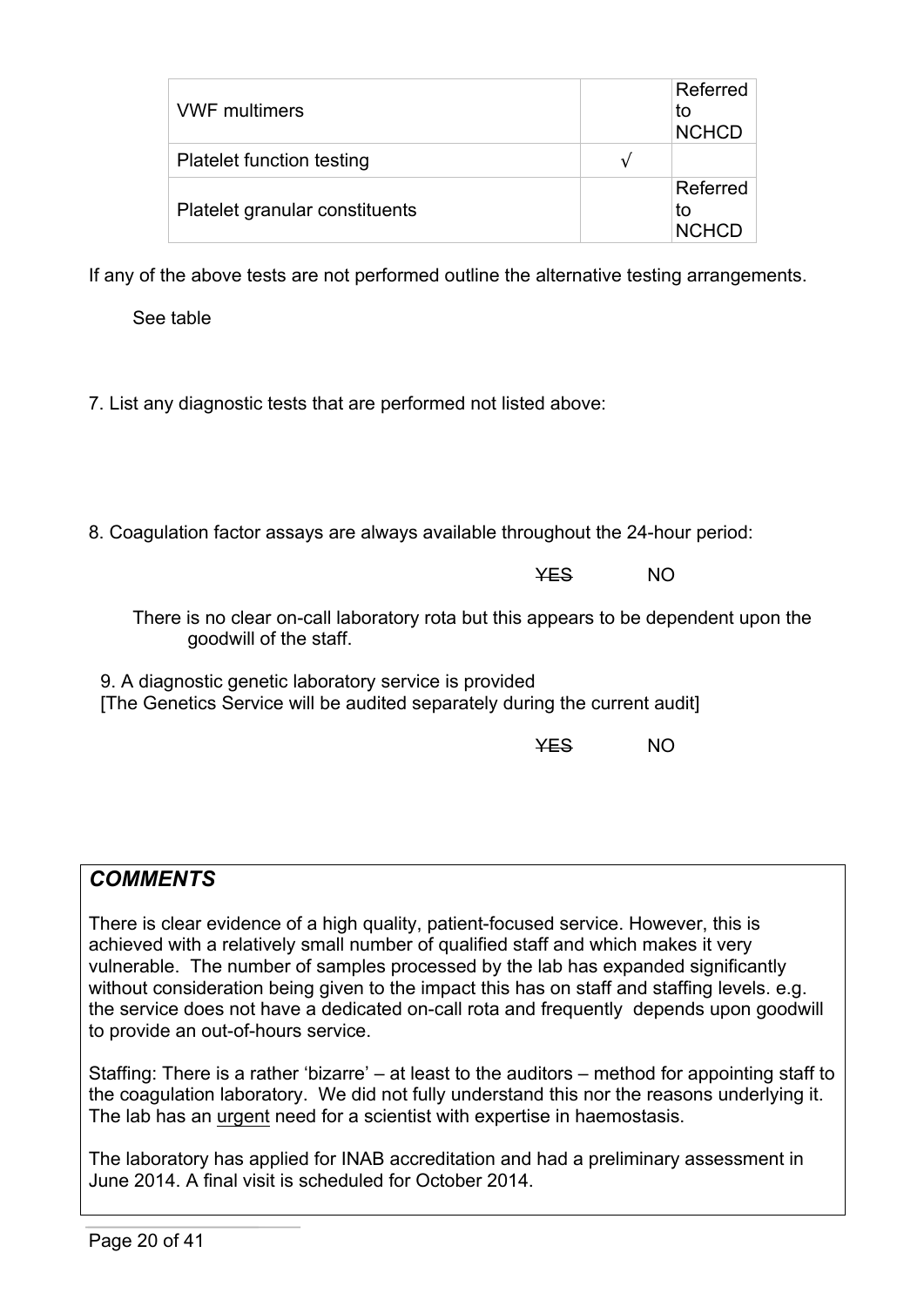# **3. Paediatric Care In Centres Looking After Children**

**Audit Standard:** The care of children with haemophilia and related disorders can be complex and should only be carried out by staff who are experienced and trained in the management of children. Facilities should be adequate for the care of children.

### **3.1 Staff qualifications**

| <b>Medical Staff</b>                                                                                                                                                | <b>Yes</b>                                                | <b>No</b>                                     |
|---------------------------------------------------------------------------------------------------------------------------------------------------------------------|-----------------------------------------------------------|-----------------------------------------------|
| Consultant Haematologist has paediatric training<br>and expertise                                                                                                   | $\lceil \sqrt \rceil$                                     |                                               |
| <b>Consultant Paediatric Haematologist</b>                                                                                                                          | $\sqrt{ }$                                                |                                               |
| Named Consultant Paediatrician supporting<br>Consultant haematologist (in centres without a<br><b>Consultant Paediatric Haematologist)</b>                          | N/A                                                       |                                               |
| Consultant Paediatric Surgeon with experience of<br>implantable venous access devices                                                                               |                                                           | Referred to<br><b>OLCHC</b>                   |
| All medical staff involved in managing children<br>should have 'Safeguarding Children Level 3'.                                                                     | Staff trained<br>in 'Child First'<br>guidelines           |                                               |
| <b>Nursing Staff/Physiotherapist</b>                                                                                                                                |                                                           |                                               |
| Unit nursing staff have appropriate qualification<br>e.g. Registered Sick Children's Nurse(s) (RSCN)<br>RN Child Branch (Project 2000)<br><b>BA Nursing (Child)</b> | $\sqrt{ }$                                                |                                               |
| All nursing staff involved in managing children<br>should have 'Safeguarding Children Level 3'                                                                      | <b>Staff trained</b><br>in "Child<br>First"<br>guidelines |                                               |
| Physiotherapist [relevant paediatric qualification                                                                                                                  |                                                           | No dedicated<br>paediatric<br>physiotherapist |
|                                                                                                                                                                     |                                                           |                                               |

### COMMENTS:

1. The nursing staff are very experienced and provide a first class service but are concerned re. the lack of consultant input. This is because the consultants in the Centre have other commitments in haematology such that they are not always readily available to see patients with inherited bleeding disorders.

2. The consultant staff that support the centre have many other commitments in laboratory and malignant haematology. As a consequence the time that they can devote to patients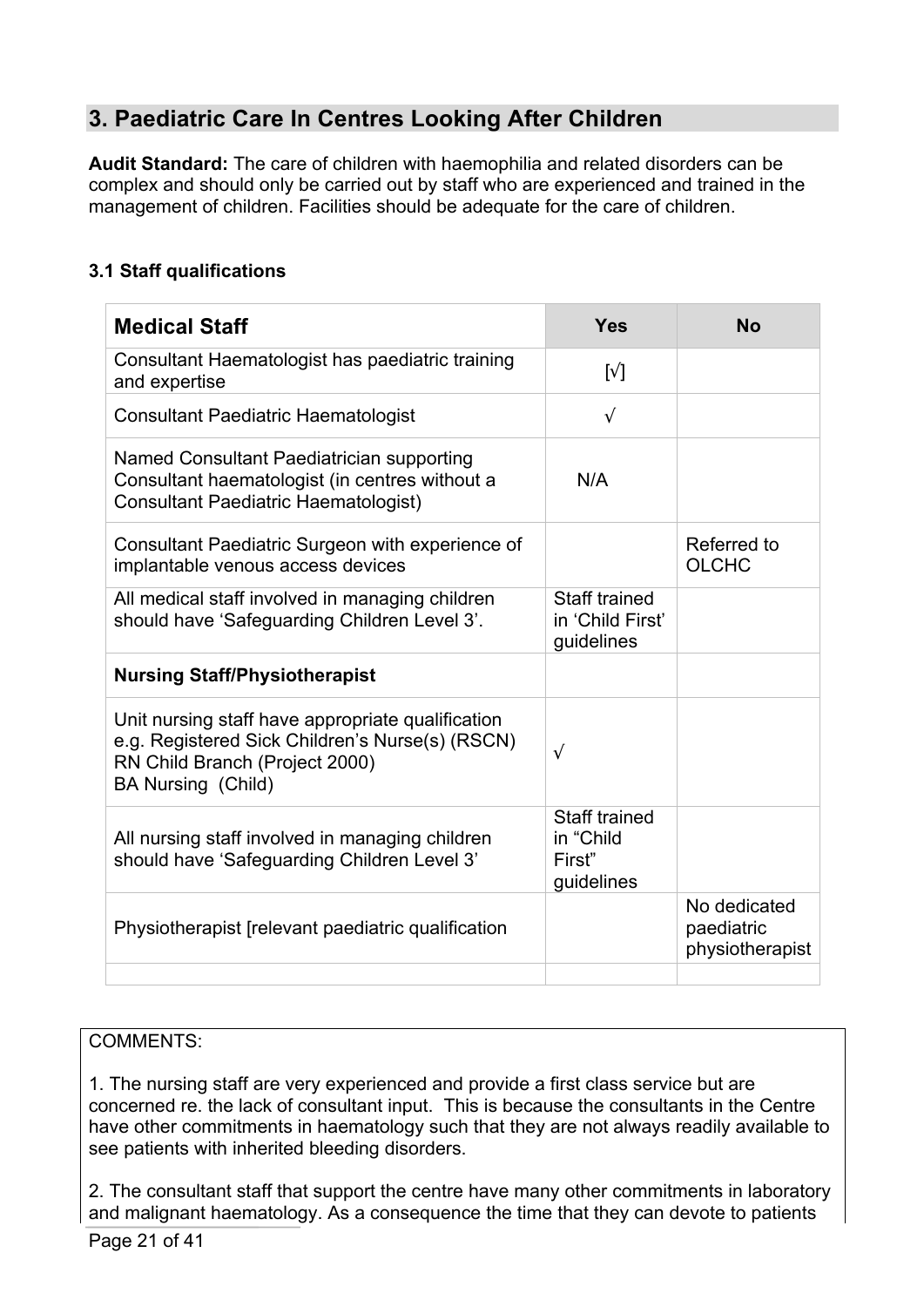and their families with inherited and acquired bleeding disorders is restricted. There should also be a weekly multidisciplinary meeting to review patient management in a centre of this size and complexity and it is clear that this is not happening on a regular basis apparently due to lack of consultant availability. These are major concerns that we wish to see addressed before the next audit.

3. Similarly there is no dedicated Haemophilia SpR. This is an invaluable training opportunity and in addition an SpR would support the consultant medical and nursing staff within the centre. The lack of training in Haemostasis is an area of concern and should be highlighted to the programme director for haematology.

# **3.2 General Paediatric Services**

|                                                      | <b>Satisfactory</b> | <b>Unsatisfactory</b> |
|------------------------------------------------------|---------------------|-----------------------|
| Availability of trained/experienced physiotherapists |                     | $\sqrt{ }$            |
| Growth and development assessment programme          | $\sqrt{ }$          |                       |
| Availability of play therapist                       | $\sqrt{ }$          |                       |
| Liaison with Health Visitors/School nurses           | $\sqrt{ }$          |                       |
| Liaison with nurseries and schools                   | V                   |                       |

### **Comments:**

No comments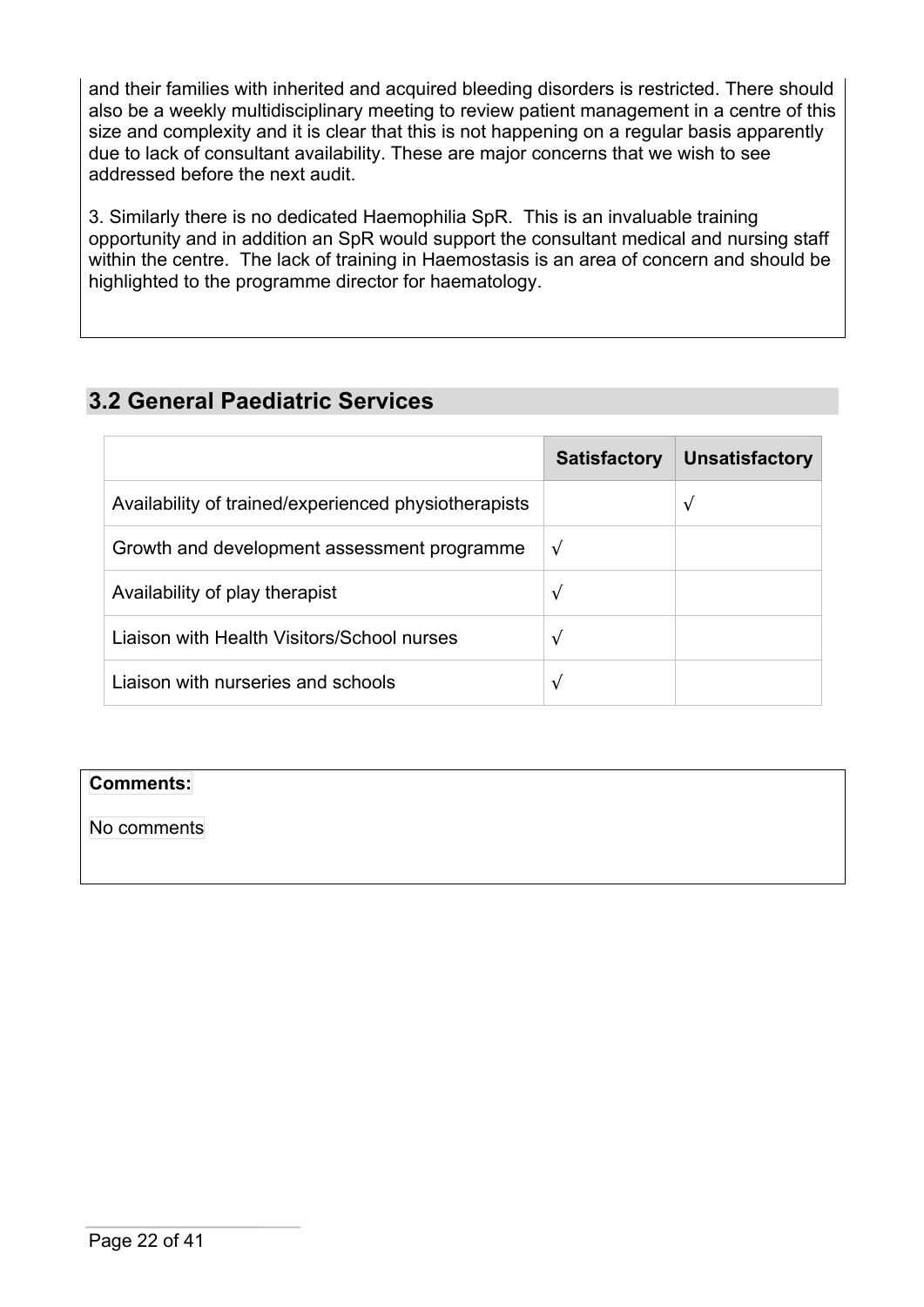## **4. Outcome Measures**

Outcome measures are a fundamental part of the revised audit programme. A nationally agreed dashboard for collecting data on individuals with inherited bleeding disorders will come into operation in 2013. In addition there will also be nationally agreed CQUINS. In the current round of audits, evidence should be provided for both data collection/outcome measures and locally agreed CQUINS – if these exist.

The following is a suggestion as to the sort of data that individual centres may be collecting. Evidence of previous CQUINS or Outcomes Measures collected over previous years should be recorded if available.

### **Audit Standards**:

1. Individuals with a severe inherited bleeding disorder should have an Annual Joint Score performed. How has this been obtained and by whom?

2. Individuals with a severe inherited bleeding disorder and on home treatment [either ondemand or prophylaxis] should record their treatments on Haemtrack or on paper. Evidence of this must be provided to the auditors.

3. Individuals with a severe inherited bleeding disorder should have their BMI calculated annually and if raised they should be counselled and if necessary referred for dietary advice and support. Evidence of this must be provided to the auditors.

4. Individuals with severe Haemophilia A or B should have a quality of life survey annually – HAL or PED-HAL [for children >4yrs].

#### **Comments**

1. Annual Joint Scores are performed and recorded by the Physiotherapist in the medical chart

2. Individuals on Home Treatment record their treatments on either their Home Scan App or Pink Treatment Sheets

3. The CCC plan to calculate and record the BMI on all patients, in both their medical chart and Clintech, on an annual basis

4. The NCHCD is in the process of applying Quality of Life Assessment tools onto a mobile device, which the CCC will also participate in. It is planned that the patient will complete the assessment at their clinic appointment. A pilot programme will be completed in each comprehensive care centre prior to roll out.

The following Quality of Life questionnaires will be applied to the mobile device:

HAL- Haemophilia Activities List – applied to a clinic IPAD IPAQ- International Physical Activity Questionnaire – applied to a clinic IPAD EQ5D-5L- Applied to the Home Scan App CHO-KLAT (paediatric settings only) applied to a clinic IPAD. A demonstration of these tools will be provided on the day of the NCHCD audit visit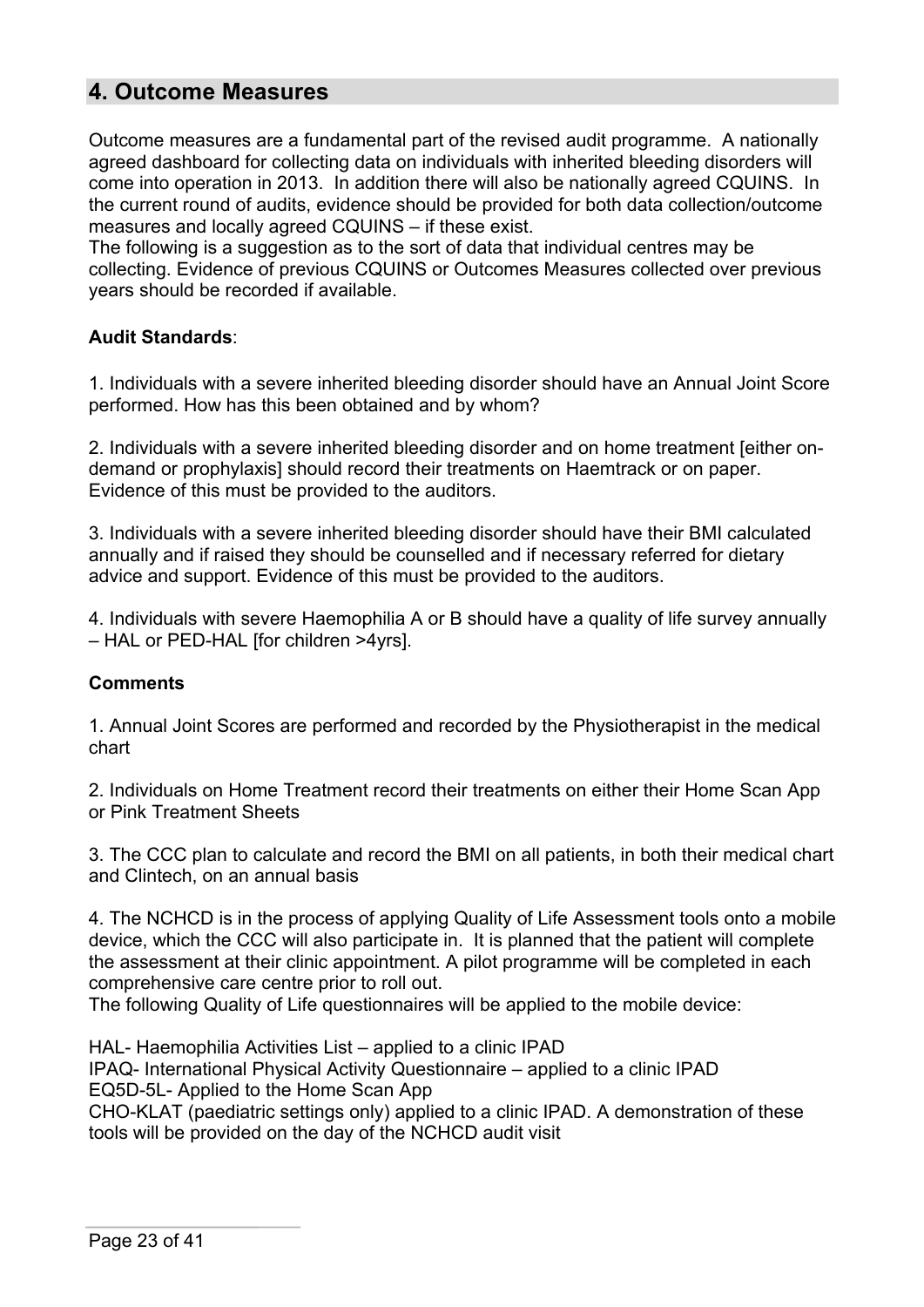# **5. Part 2: Patient Medical Records Review [Medical/Nursing Auditors]**

**Audit Standard**: The following should be present in the patient's medical records. [Note - In some centres a separate genetics/pedigree file may be used.]

- Clear documentation giving the diagnosis and usual treatment
- Genetic mutation
- Family pedigree with identification of obligate carriers/confirmed carriers
- Appropriate review interval as per National Service Specification recommendation (six monthly for severe and moderate haemophilia, yearly for mild)
- Appropriate physiotherapy/orthopaedic referral with evidence of timely referrals/input/review and assessment.
- Appropriate management of HIV, hepatitis B/Hepatitis C infection as per national guidelines where applicable.
- Evidence of effective communication with primary and secondary care colleagues and affiliated regional haemophilia centres.

A random sample of 8 medical records should be reviewed.

1. There is documentation giving the patient's diagnosis

Number of records with this information: 8

2. There is documentation giving the patient's treatment

Number of records with this information: 8

3.1 vCJD status is recorded for all relevant patients

Number of records with this information: YES – where necessary

3.2 There are appropriate health care measures in place for 'at risk' patients

Number of records with this information: YES – where necessary

4. There is documentation of the patient's genetic mutation [This may not be in the C/N]

Number of records with this information: 8

5. There is documentation of the family pedigree

Number of records with this information: 8

6. There is evidence of appropriate follow up review: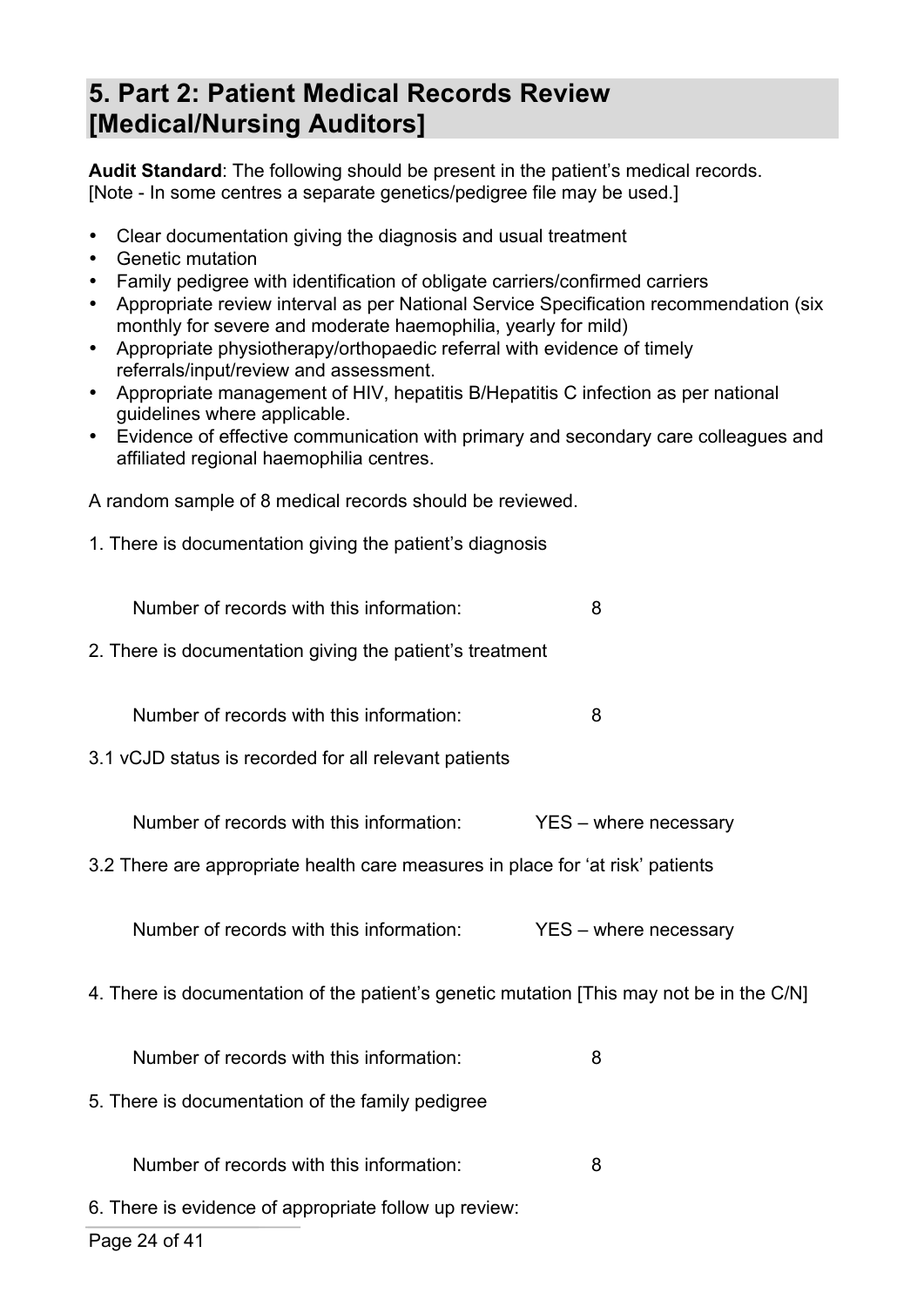| Number of records showing this to be satisfactory: |  |
|----------------------------------------------------|--|
|----------------------------------------------------|--|

7. There is evidence of appropriate physiotherapy/orthopaedic referral

Number of records showing this to be satisfactory: 6

8. There is evidence of regular dental review

Number of records showing this to be satisfactory: 8

9. There is evidence of appropriate management of HIV, HBV, HCV infection where applicable

Number of records showing this to be satisfactory: 8

10. There is evidence of effective communication with general practitioners and consultant colleagues

Number of records showing this to be satisfactory: 8

11. Investigation results are readily accessible in the medical records or electronically

Number of records showing this to be satisfactory: 8

#### **COMMENTS:**

The case notes that were reviewed were excellent with a very helpful 'Summary' front sheet.

No major problems were identified.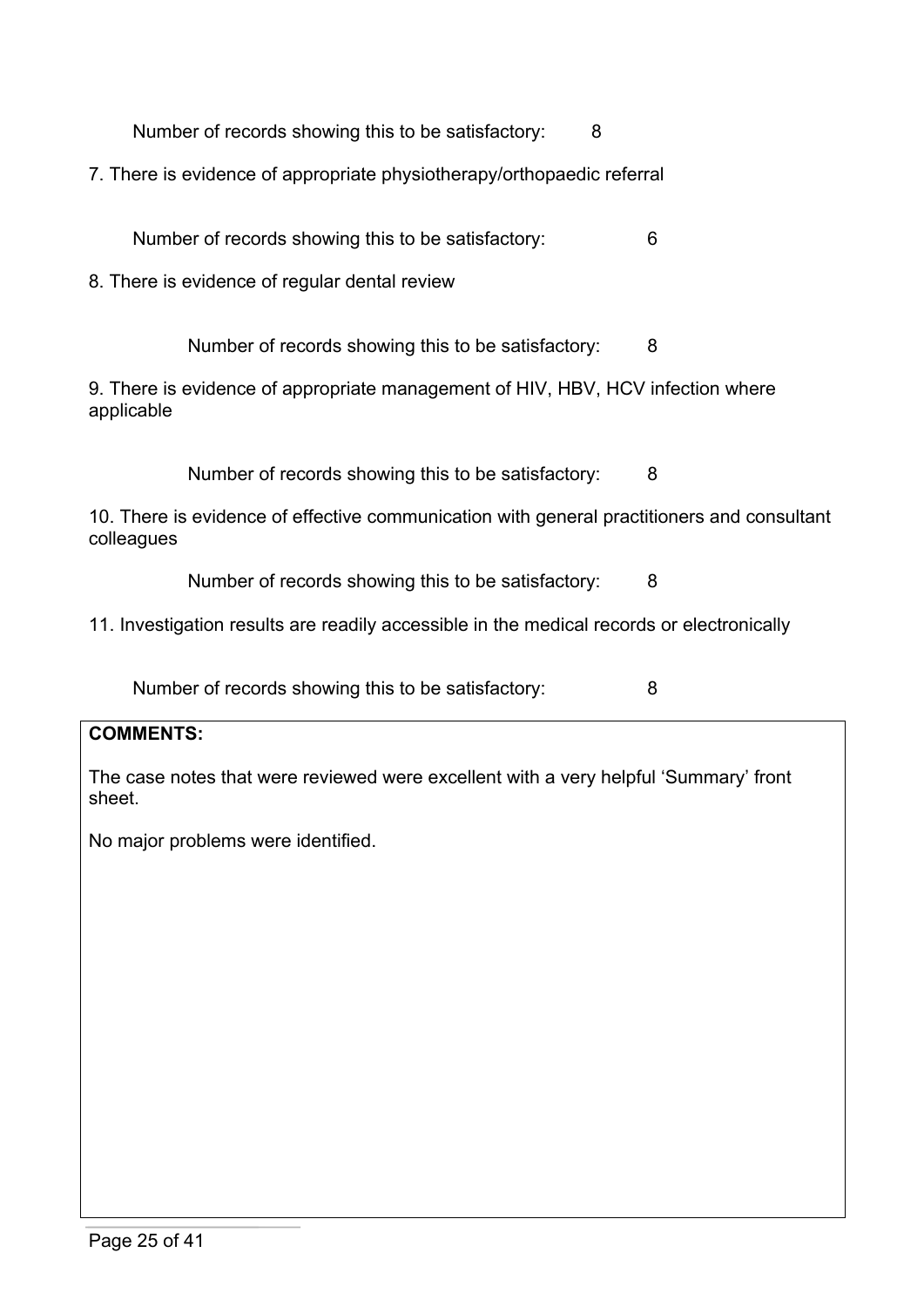# **6. Part 3: Patient-Parent-Carers Audit Component This section of the audit will be undertaken whilst the case notes review is taking place by the Medical-Nursing auditors**

# **6.1 Patient Services At The Centre**

**Audit Standard:** Patients, family members and carers attending the CCC should have easy access to the centre, adequate facilities whilst waiting, a private counselling area and availability of written information about all aspects of haemophilia and related disorders.

|                                                                                  | <b>Adequate</b> | Inadequate |
|----------------------------------------------------------------------------------|-----------------|------------|
| Access by car                                                                    | $\sqrt{ }$      |            |
| <b>Designated Centre Car Parking</b>                                             |                 | $\sqrt{ }$ |
| <b>Access by public transport</b>                                                | $\sqrt{ }$      |            |
| <b>Disabled access</b>                                                           | $\sqrt{ }$      |            |
| <b>Direct Emergency Ambulance</b><br><b>Access</b>                               |                 | $\sqrt{}$  |
| <b>Signposting to centre</b>                                                     | $\sqrt{ }$      |            |
| <b>Direct telephone line</b>                                                     | $\sqrt{ }$      |            |
| <b>Answerphone</b>                                                               | $\sqrt{ }$      |            |
| e-mail access                                                                    | Via secretary   |            |
| <b>Waiting area</b>                                                              | $\sqrt{ }$      |            |
| <b>Toilets</b>                                                                   | $\sqrt{ }$      |            |
| <b>Disabled toilets</b>                                                          | $\sqrt{ }$      |            |
| <b>Age Appropriate Waiting Area)</b>                                             | $\sqrt{ }$      |            |
| List of up-to-date educational<br>material                                       | $\sqrt{ }$      |            |
| Could you find any information<br>about this CCC on the Internet<br>e.g. Google? | No              | $\sqrt{}$  |
| Seating/wheel chair waiting area                                                 | $\sqrt{ }$      |            |
| <b>Family friendly facilities available</b>                                      | $\sqrt{ }$      |            |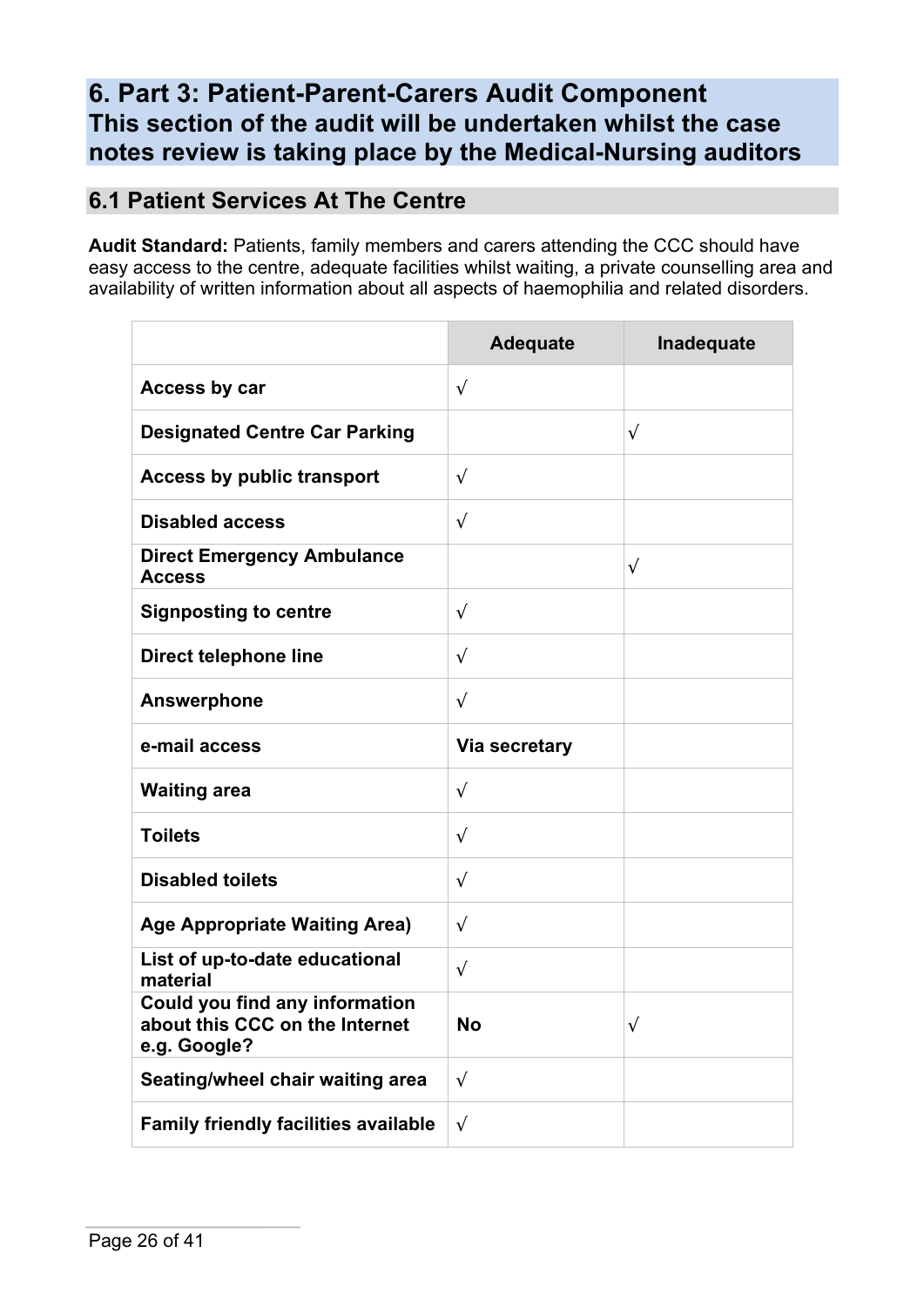## **Patient Satisfaction Survey:**

The auditors received 42 completed questionnaires mailed to a random selection of **Cork University Hospital** patients. Of these, 22 were completed by the patients themselves, and 20 were completed by the caregivers for paediatric patients.

Overall care was rated quite high. 79% (33/42) rated care as excellent. 19% (8/42) rated care as good. 2% (1/42) rated care as average (question 3).

Other results included:

- 98% (39/40) are satisfied with service when ringing the centre for advice (question 4);
- 96% (23/24) are satisfied with the availability of the centre team when needing to be seen for an urgent problem (question 5);
- 95% (20/21) are satisfied with the care they receive when needing to be seen for an urgent problem (question 6);
- § 95% (40/42) are satisfied with the arrangements in place for regular check-ups (question 9);
- 95% (40/42) report all their questions are answered to their satisfaction at regular check-ups (question 10);
- 82% (32/39) report they know who to contact out-of-hours (question 11);
- § 45% (19/42) report they have attended an A&E department in the last two years. Of these visits, 68% (13/19) were at CUH and 32% (6/19) in other hospitals (question  $12$ :
- 89% (17/19) report they are satisfied with the care they received at A&E (question 13). Wait times and lack of knowledge about bleeding disorders at A&E are the complaints;
- 94% (16/17) are satisfied with the arrangements for home treatment (question 14);
- 100% (9/9) are satisfied with the physiotherapy and orthopaedic services (question 16);
- § 52% (22/42) report that dental services are offered through the centre. 48% (20/42) report that services are not offered or they are unaware of them (question 18);
- 91% (10/11) report they are satisfied with the services for psychological and social support, the principal complaint being that the service was not offered to them (question 21);
- § 88% (37/42) are satisfied with access to the centre (question 24);
- § 5% (2/42) report having ever made a complaint. Neither of the two complainants reports the complaint was handled to his/her satisfaction (question 25).

#### **Comments about patient experience in the last year**

Comments were consistently positive regarding the standard of care, the professionalism and caring of the staff, the space for the new centre at CUH, quality of care at A&E and the vein training offered.

### **Suggestions to improve the centre**

These include:

- A social worker is urgent!
- The clinics are always full. There is a need for an extra clinic.
- More professionalism regarding confidentiality of patient information.
- More availability of the dentist for adults.
- The centre needs its own day ward for children.
- Laminated cards with contact details for safe keeping in your wallet.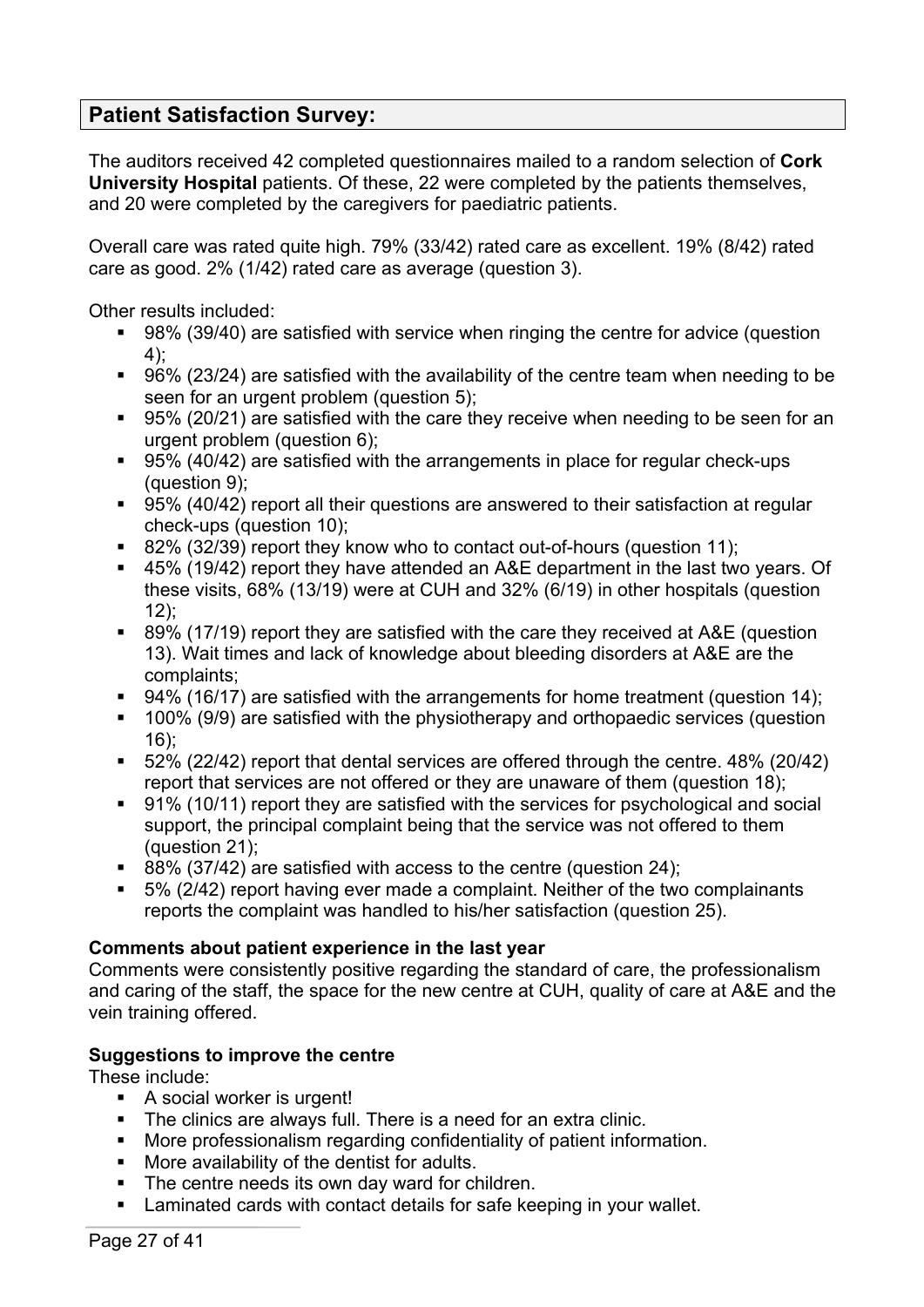- § When check-ups are every 1 or 2 years, a phone call from the specialist nurses every 6 months would be a good idea to ensure there are no concerns between appointments.
- § Out-of-hours support: We need recorded message at centre giving name and number of doctor on call.

#### **Other comments**

This is typical of the sentiments expressed*: I cannot praise the CUH haemophilia team enough. They are knowledgeable and competent. The service has improved hugely. I feel lucky to have such a facility in my area. The back-up of the IHS is also fantastic.*

#### **Note:**

Three questionnaires were received from patients who did not identify with any of the three Irish comprehensive care centres. Limerick and Galway hospitals were mentioned. The respondents rated overall care as either average (1/3), poor (1/3) or very poor (1/3). Telephone advice was unsatisfactory (2/3). Availability of medical care personnel and quality of care for urgent situations was unsatisfactory (2/2). Questions were not satisfactorily answered at check-ups (2/2). A&E care was unsatisfactory (1/1).

(See Annex 1 for all comments.)

The visit to the Centre confirmed the comments included in the patient survey. In addition to the patients' suggestions above, a dedicated physiotherapist is critical. With sufficient time to assess acute bleeds, provide rehabilitation after bleeds and educate patients on prevention of bleeds, he/she would significantly improve patient care and potentially reduce factor concentrate utilization through reduction in target joints.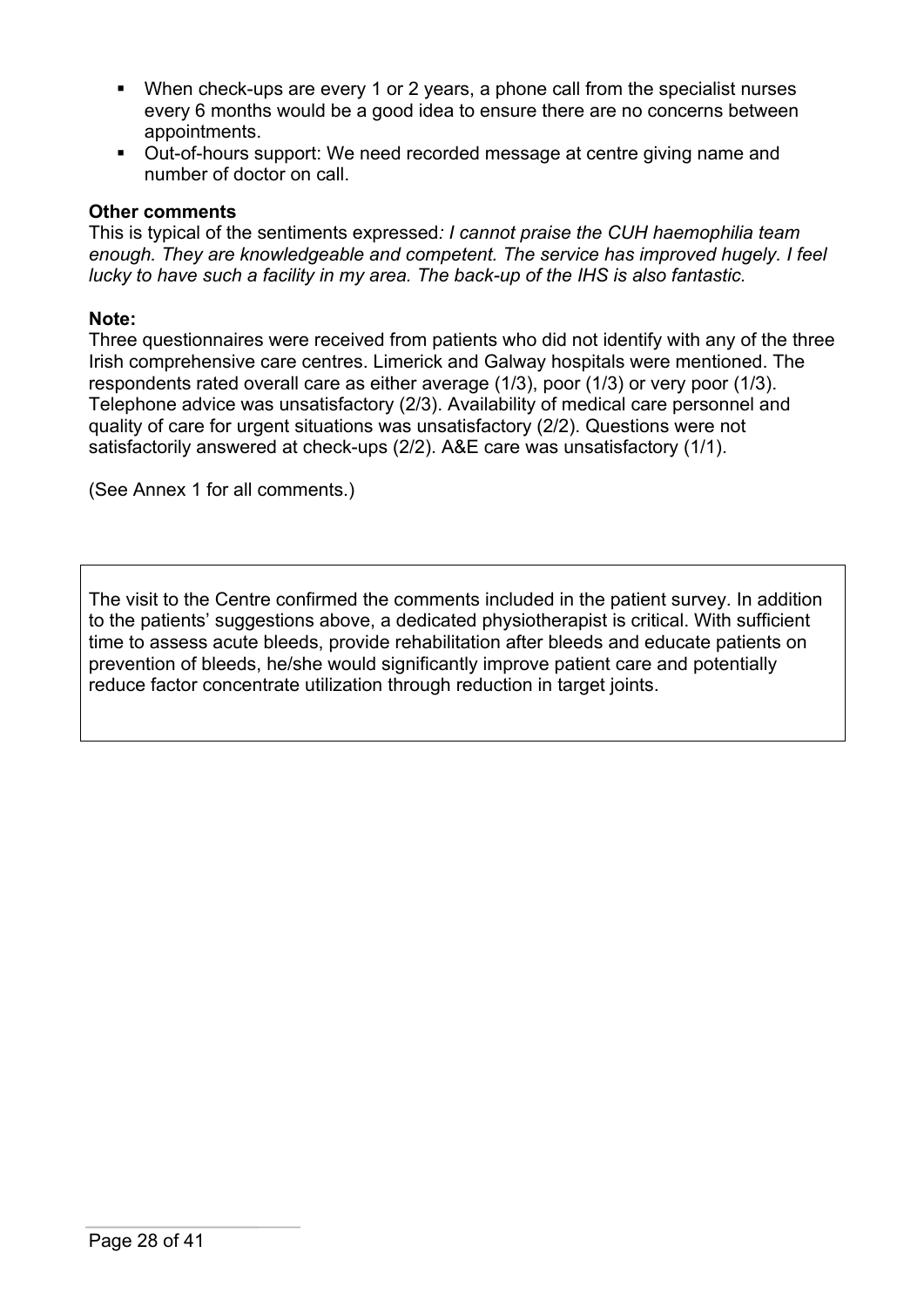# **7. Part 1 continued: Medical/Nursing/Patient-Parent-Carers Auditors**

## **7.1. Emergency Department/Out-of-Hours Setting:**

**Audit Standard:** There should be a clear pathway for patients with inherited bleeding disorders in the ED. Staff should be aware that individuals with inherited bleeding disorders require to be seen and treated promptly to prevent a minor bleed becoming more serious. Protocols for managing patients with inherited bleeding disorders should be easily accessible. Protocols should be in place for managing 'visitors' who are not known to the CCC.

#### **Comments:**

A copy the CCC Guide for Assessment of Patients with Inherited Bleeding Disorders in the Emergency Department is included in this package.

This Guide is available on the hospital intranet and in the ED handbook.

Auditors' comments: There is a clear pathway for patients attending out-of-hours with medical input as required.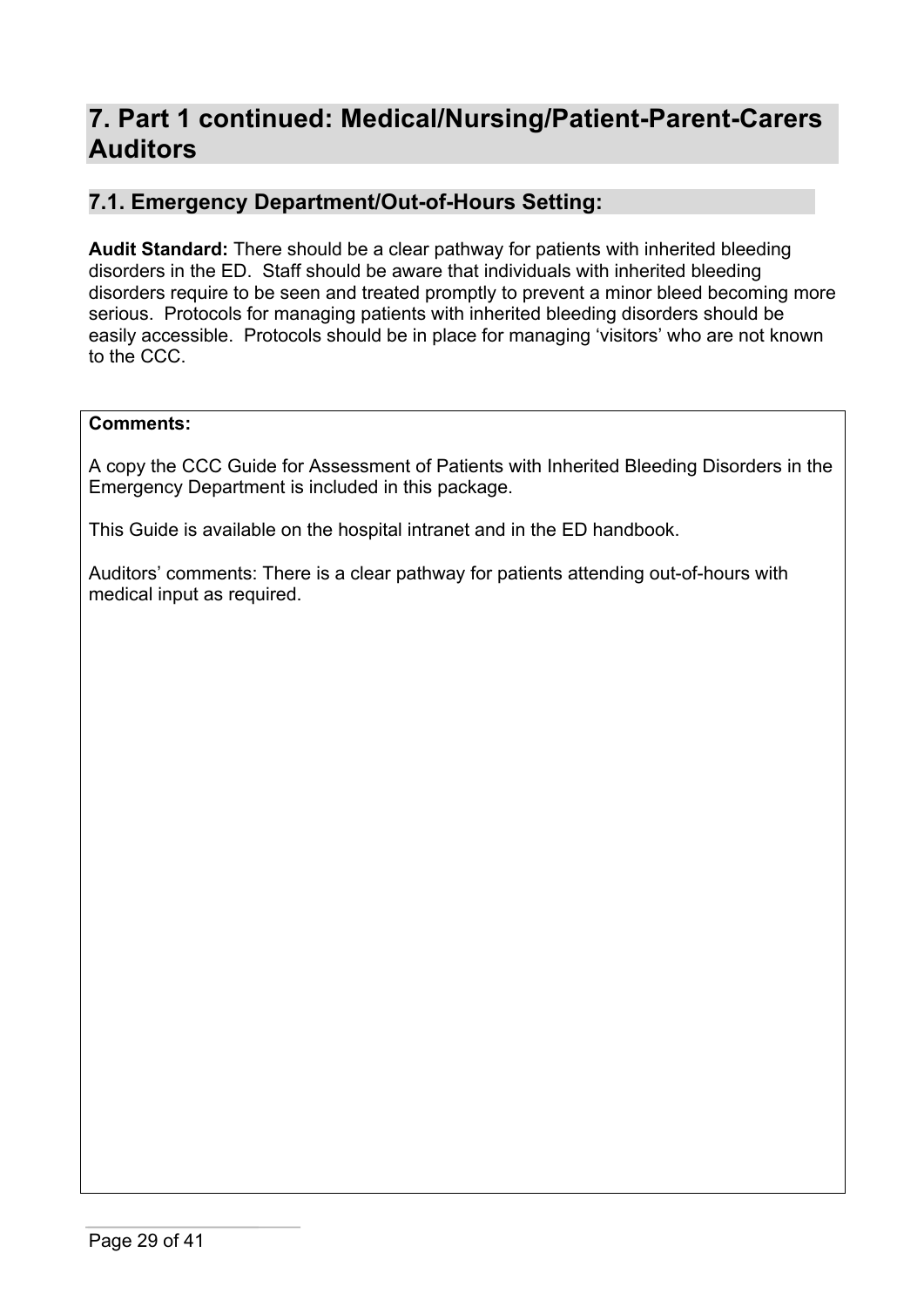# **7.2 The Haemophilia Service-Genetics Service Interface**

1. What proportion of the patients with haemophilia A and B registered at your Haemophilia Centre, have had their causative mutation identified?

**91%** of patients with severe factor VIII deficiency have had the causative mutation in their

family identified

**80%** of patients with severe factor IX deficiency have had the causative mutation in their

family identified

**81%** of patients with mild factor VIII deficiency have had the causative mutation in their family identified

**100%** of moderate factor VIII deficient patients have had the causative mutation in their family identified\*

**82%** of mild factor IX deficiency patients have had the causative mutation identified

\*No patients with moderate factor IX deficiency are registered with our centre

2. Do you record this data on the national genetic database (HCIS)?

#### **See Comments below:**

#### **Comments:**

Results available though Clintech: entered by NCHCD Genetic Service

3. Informed Consent: Please describe mechanisms that are in place within your centre to ensure that appropriate informed consent is obtained for genetic testing, and how the laboratory is made aware of any restrictions on consent.

Please indicate which format is used to document patient consent and information regarding testing

- a. UKHCDO consent form and information sheet
- b. UKHCDO consent form and information sheet with local modifications
- c. Alternative format consent form and information sheet (please give details)

#### **Comments:**

A genetics clinic is now in regular operation. Pedigrees are hand drawn and consideration should be given to using software to undertake this, which would allow easy updating/editing.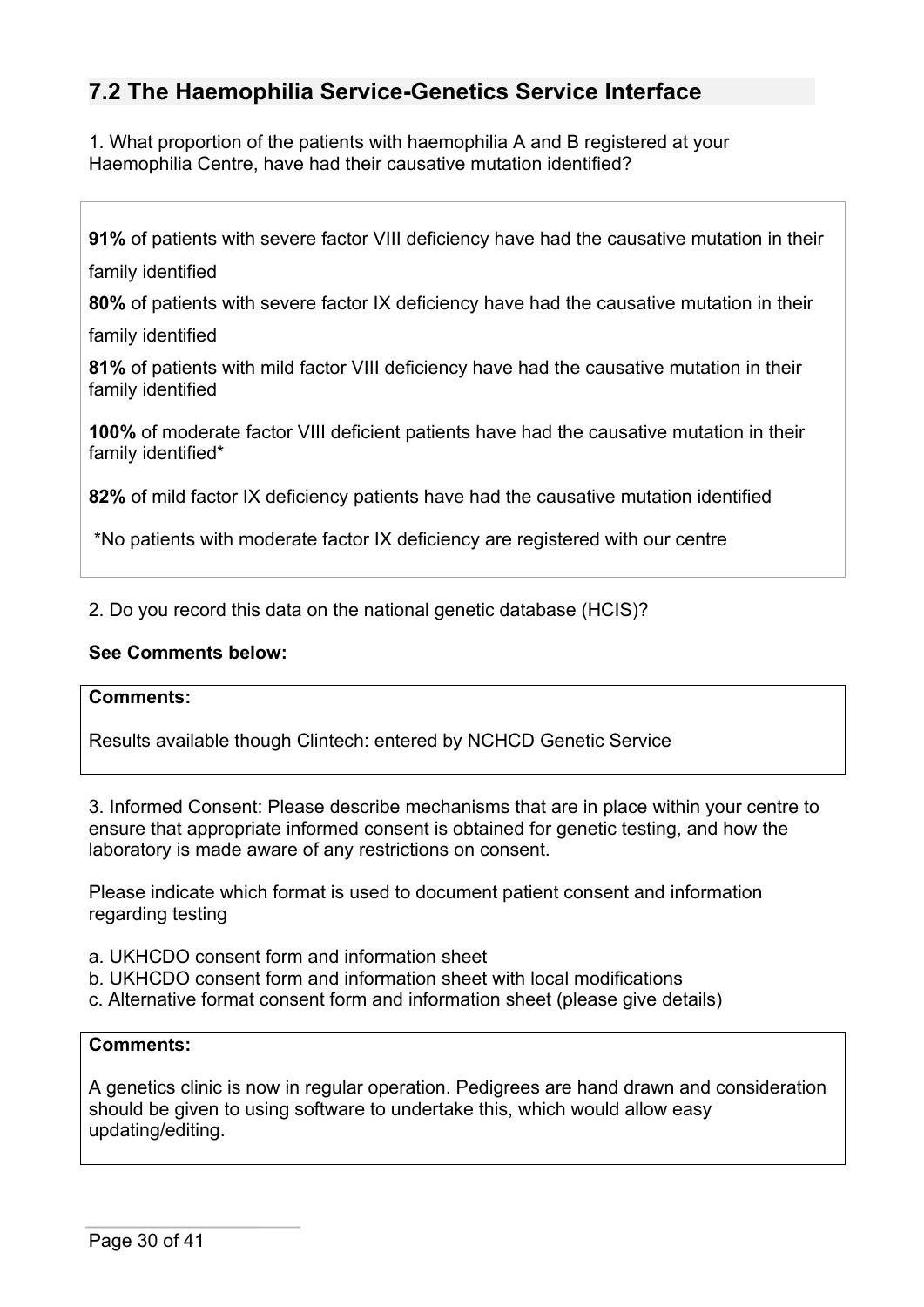# **Part 5: Audit Feedback & Closing Meeting**

1.The final meeting should include a member/representative of the Trust

2. List the issues raised at the previous audit and indicate whether or not they have been rectified.

3. Highlight areas of best practice.

4. If there are outstanding issues, what are these and what have been the barriers to resolving them?

5. Have any serious issues been identified during the current audit and how will these be addressed?

[In this situation the auditors have a professional responsibility to address these highlight these to the Trust and to the Commissioners. A formal meeting would be convened and the concerns of the auditors discussed.]

6. Issues identified during this audit meeting and mutually agreed provisional plans to address these.

7. If the auditors cannot reach consensus about any aspect of the audit this can be highlighted in the free text boxes below.

#### **Audit Summary: This should highlight areas of best practice and areas that require improvement. The points listed above should form the basis for this summary.**

In the audit report of 2008 it was recorded that the auditors had been informed by the CEO and Deputy CEO that the Hospital Board had approved a number of posts which included 0.5 WTE haemophilia physiotherapist, 0.5 WTE haemophilia secretary, 0.5 WTE social worker and 0.5 WTE data manager. This was highlighted again in the audit report of 2011. It does not appear to us that these posts are effectively in place. We would appreciate an explanation for this.

This service is very dependent on its experienced nursing staff for the day-to-day viability of the service. Urgent consideration should be given to succession planning for these posts as there will be the need for several months of training and education for any new nursing staff. A skill mix review may be helpful at this time.

There appears to be a lack of clerical and administrative support for the clinical functions of the service. The nursing staff are booking, pulling notes and discharging patients for the nurse-led clinics. It also appears that there are gaps in important functions such as checking of demographic details and activity capture. The appointment of a healthcare assistant could also be considered in order to free up specialist nursing time by supporting responsibilities such as stocking, cleaning of equipment and escorting patients to other departments.

### **In summary:**

1. Senior medical scientist position: The post, we understand has now been filled and this development is welcomed. However, the post has not been 'backfilled' (it was an internal appointment), and there is no net gain in staff numbers to the laboratory.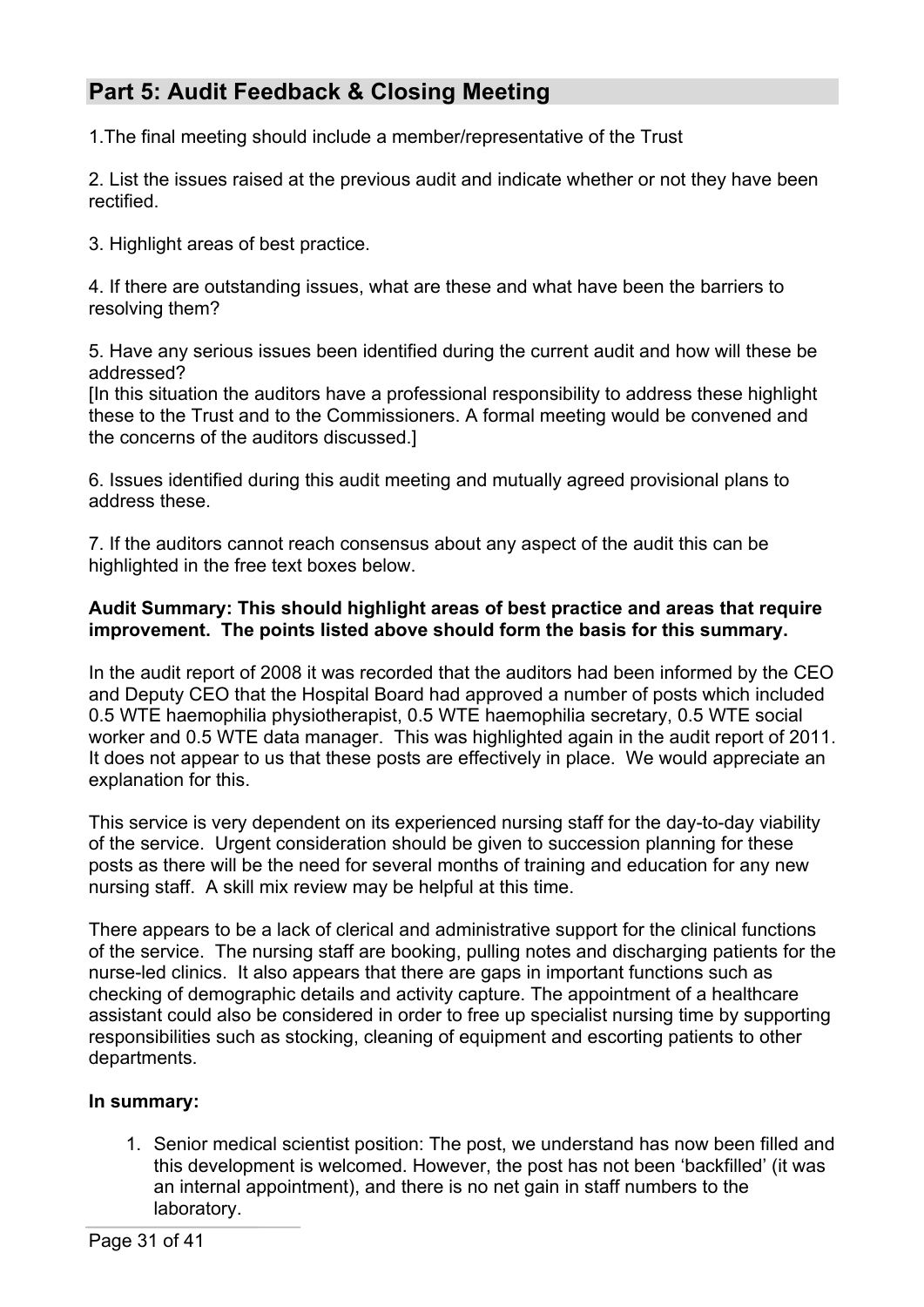Confirmation from the laboratory management team that the post has been filled is required three months from the date of issue of the final Audit report.

- 2. Increased Physiotherapy involvement. There is a clear requirement for a dedicated physiotherapist with at least 0.5 WTE as has previously been agreed (see previous Audit reports).
- 3. Increased administrative support, at least 0.5 WTE.
- 4. Consideration should be given to the appointment of a Data & Quality Manager.
- 5. Dedicated consultant time for Haemophilia services is limited by their commitments to general and malignant clinical haematology, as well as laboratory haematology and blood transfusion. Consideration should be given to an alteration in their workload to allow more time for the provision of care to patients and their families, with inherited bleeding disorders.
- 6. Specialist registrar input to the service is very limited. The lack of training in Haemostasis & Thrombosis is an area of concern and should be highlighted with the programme training director.
- 7. There are a number of IT systems in use within the centre that are not integrated, leading to duplication of work and allowing for transcription errors. This was highlighted in the previous audit. There is no evidence that this is being or has been, addressed.

# **Medical Auditor**

### **Comment**

There is clear evidence of a high quality, patient-focused service. There is an on-going service development [e.g. nurse-led clinics, genetic counselling] and an active audit programme. The ethos and philosophy of the staff is to provide the best possible quality care for patients and their families attending the centre.

A review of the case notes identified no major problems and the staff should be congratulated.

The service has clearly grown without necessarily considering the impact that this has on the staff.

a. The 3 consultants that provide the service have many other commitments and in addition the support from Specialist Registrars in haematology is small. Consideration should be given as to how the input from consultants can be increased. This lack of consultant input was highlighted by the nursing staff.

b. Physiotherapy – there is a requirement for a dedicated adult/paediatric physiotherapist with at least a 0.5 WTE and who can attend clinics and the MDT meetings. This is a fundamental part of the Comprehensive Haemophilia Care Service.

c. Receptionist/Data-manager/Haemovigilance office. These are again fundamental part of the Haemophilia service and are essential for the provision of a high quality, safe and effective service.

We were concerned about the IT issues and that many of the systems in use do not 'talk' to each other requiring the duplicate entry of data and the inherent risk of transcription errors. This is something that needs to be addressed.